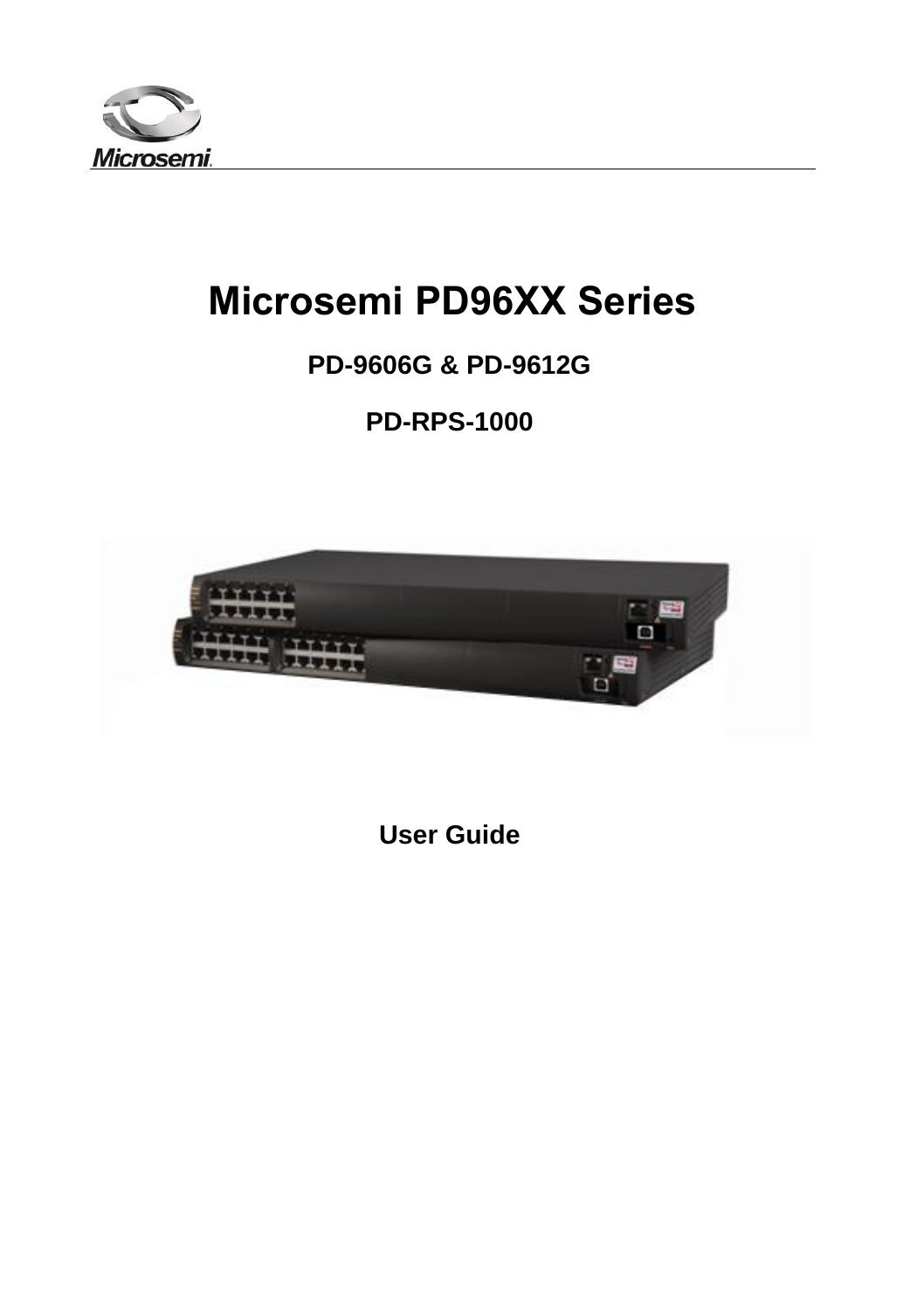

#### **Note**:

The information contained herein is believed to be accurate and reliable at the time of printing. However, due to ongoing product improvements and revisions, Microsemi cannot accept responsibility for inadvertent errors, inaccuracies, subsequent changes, or omissions of printed material.

Microsemi reserves the right to make changes to products and to their specifications as described in this document, at any time, without prior notice. **Do not** photocopy or reproduce this material without permission.

#### **Disclaimer**

Microsemi assumes no responsibility or liability arising from the use of Midspans, as described herein, nor does it convey any license under its patent rights or the rights of others. Applications that are described herein for any of these products are for illustrative purposes only. Microsemi makes no representation or warranty that such applications will be suitable for the specified use without further testing or modification.

#### **Note**:

The information in this guide refers to PD-96xx series of Power over Ethernet Midspans, unless otherwise stated.

Note that Midspan is designed for indoor use **only**.

#### **© Microsemi Corp.**

All rights reserved.

This document is subject to change without notice.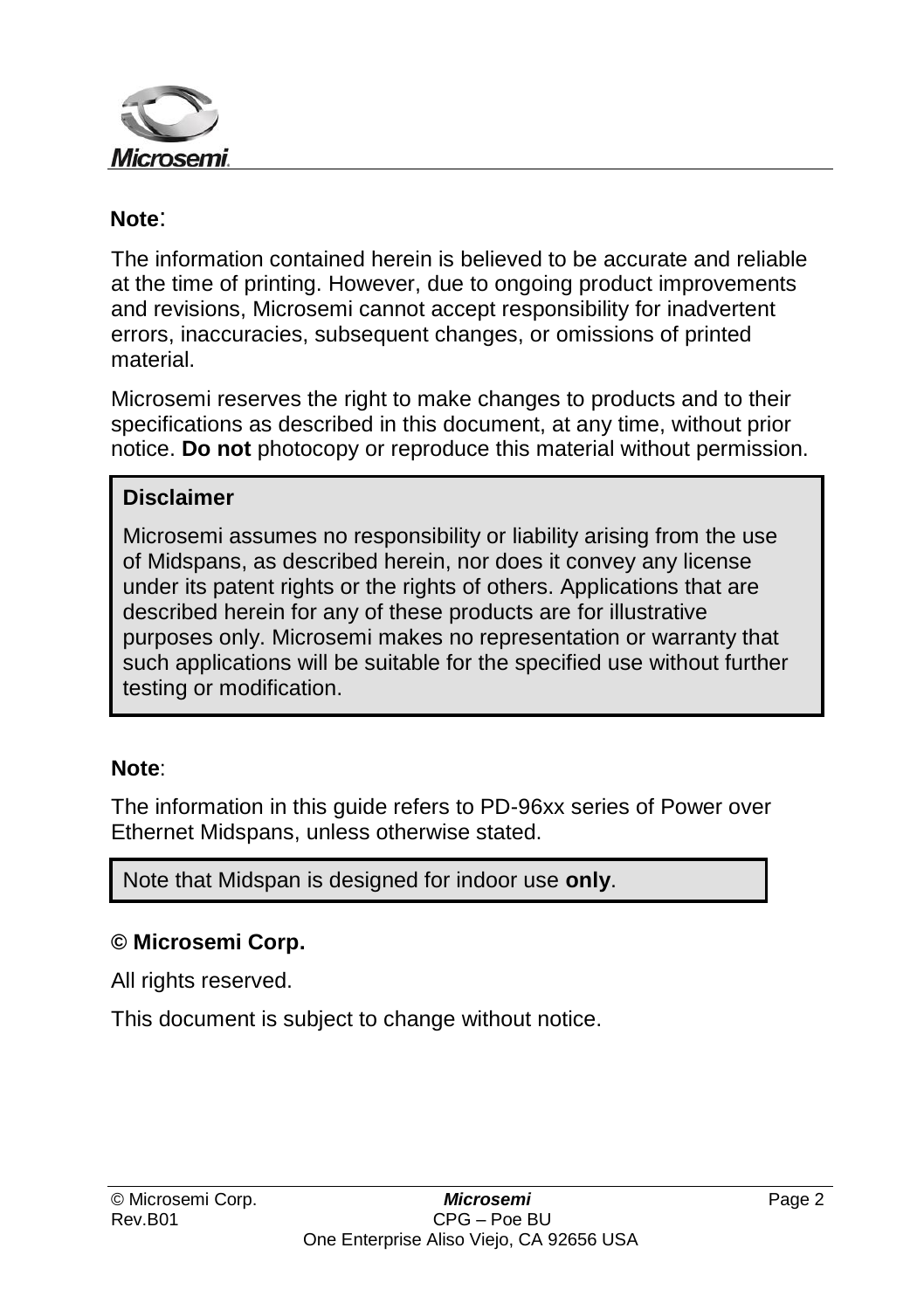

## **Contents**

| 1              |     |       |                                              |  |
|----------------|-----|-------|----------------------------------------------|--|
|                | 1.1 |       |                                              |  |
|                | 1.2 |       |                                              |  |
|                | 1.3 |       |                                              |  |
|                | 1.4 |       |                                              |  |
| $\overline{2}$ |     |       |                                              |  |
|                | 21  |       |                                              |  |
|                | 2.2 |       |                                              |  |
|                | 2.3 |       |                                              |  |
|                |     |       |                                              |  |
| 3              |     |       | ABOUT THE POWER OVER ETHERNET MIDSPAN  9     |  |
|                | 3.1 |       |                                              |  |
|                |     | 3.1.1 |                                              |  |
|                |     |       |                                              |  |
|                |     |       |                                              |  |
|                |     | 3.2.1 |                                              |  |
|                |     | 3.2.2 |                                              |  |
|                |     |       |                                              |  |
| 4              |     |       | POWER OVER ETHERNET MIDSPAN INSTALLATION  15 |  |
|                | 4.1 |       |                                              |  |
|                | 4.2 |       |                                              |  |
|                | 4.3 |       |                                              |  |
|                | 4.4 |       |                                              |  |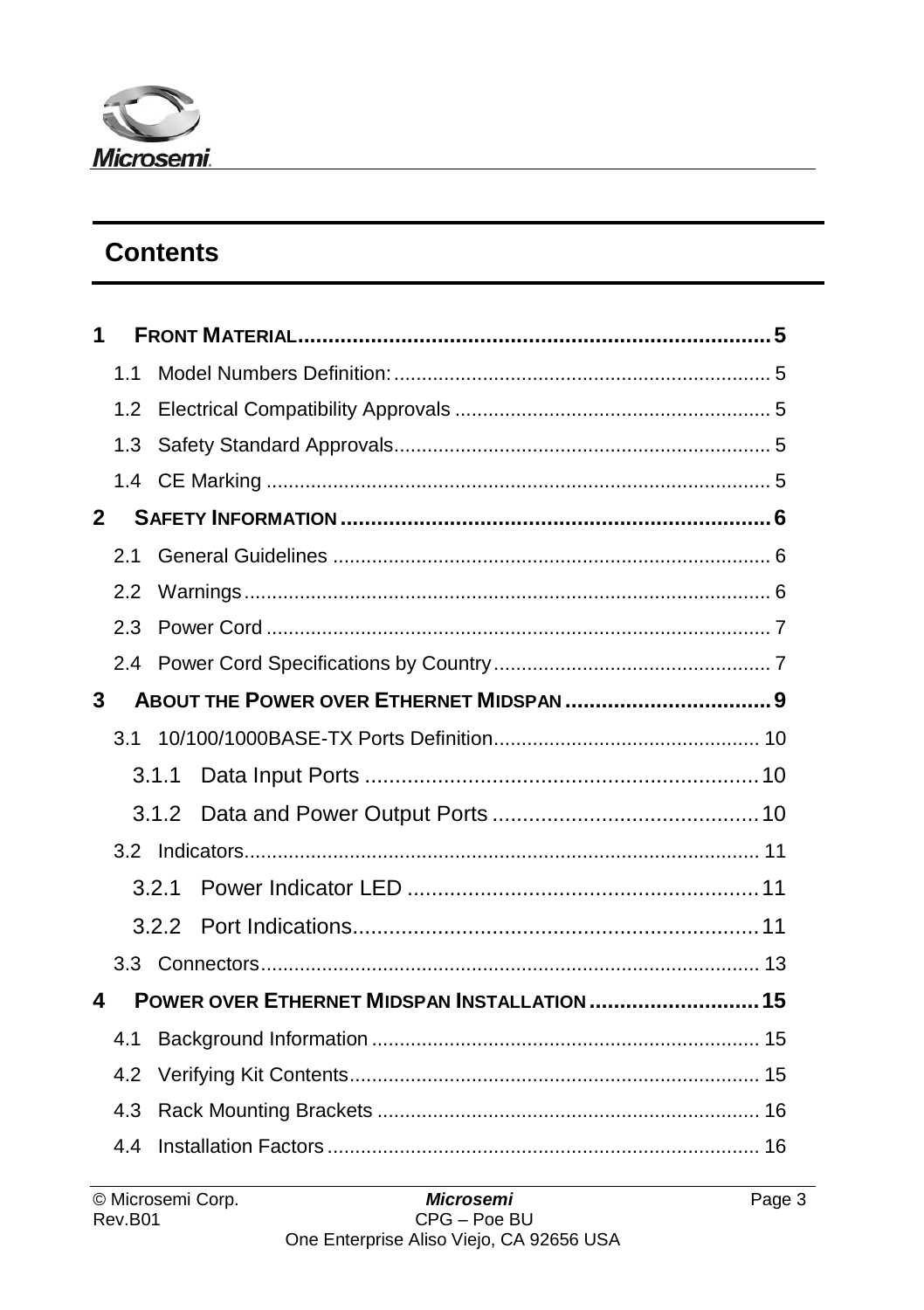

|    | 4.6 |                                                        |  |
|----|-----|--------------------------------------------------------|--|
|    |     |                                                        |  |
| 5. |     |                                                        |  |
|    | 5.1 |                                                        |  |
|    |     |                                                        |  |
| 6  |     |                                                        |  |
|    | 6.1 |                                                        |  |
|    | 6.2 |                                                        |  |
|    |     |                                                        |  |
| 7  |     |                                                        |  |
| 8  |     | <b>POWER BACKUP AND POWER REDUNDANCY CONNECTION 26</b> |  |
|    | 8.1 |                                                        |  |
|    | 8.2 |                                                        |  |
|    | 8.3 |                                                        |  |
|    | 8.4 |                                                        |  |
|    | 8.5 | Power Backup and Power Redundancy Indications30        |  |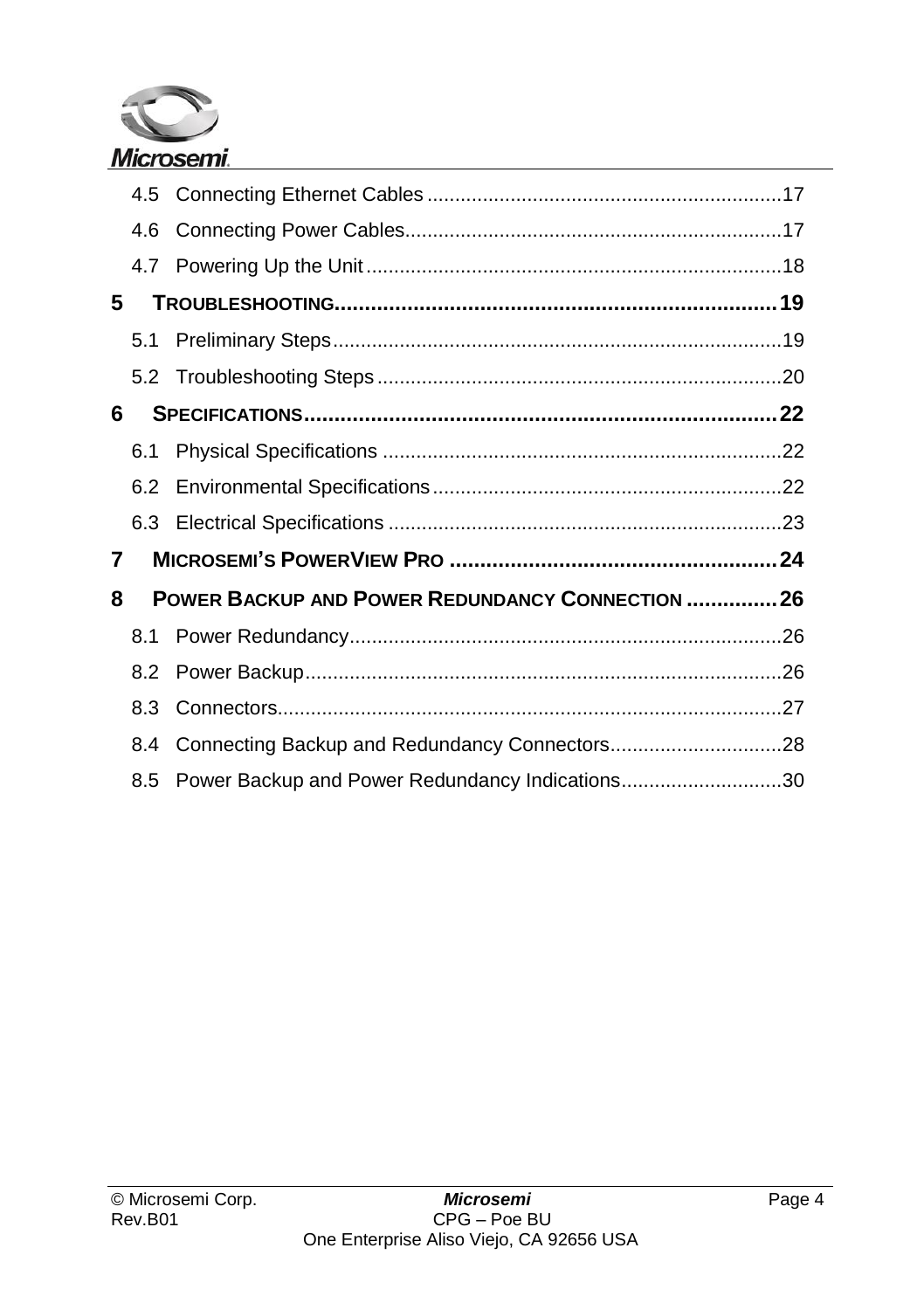

# <span id="page-4-0"></span>**1 Front Material**

## <span id="page-4-1"></span>**1.1 Model Numbers Definition:**

- **PD-96xxG/ACDC/M**: 4 Pairs AC and DC Input family, where:
	- o **xx:** Represents number of ports (6 or 12)
	- o **AC**: Midspan has AC input
	- o **DC**: Midspan has DC input, current sharing, and power backup features between two Midspans
	- o **M**: Midspan includes PowerView Pro (refer to Section [7\)](#page-23-0)
- **PD-RPS-AAAA: Redundant Power Supply,** where **AAAA** represents available power **in W**atts.

## <span id="page-4-2"></span>**1.2 Electrical Compatibility Approvals**

Microsemi 96xxG series complies with the following standards:

- **FCC Part 15; class UTP cabling**
- **EN 55022 (CISPR 22); class B with UTP cabling**
- **EN 55024 (CISPR 24)**
- Canadian ICES-003, class B

### <span id="page-4-3"></span>**1.3 Safety Standard Approvals**

Microsemi meets the following safety standards:

- UL/cUL per CSA/UL 60950-1
- GS mark per IEC60950-1

## <span id="page-4-4"></span>**1.4 CE Marking**

CE marking on this product indicates this product complies with 89/336/EEC (EMC Directive) and 73/23/EEC (Low Voltage Directive).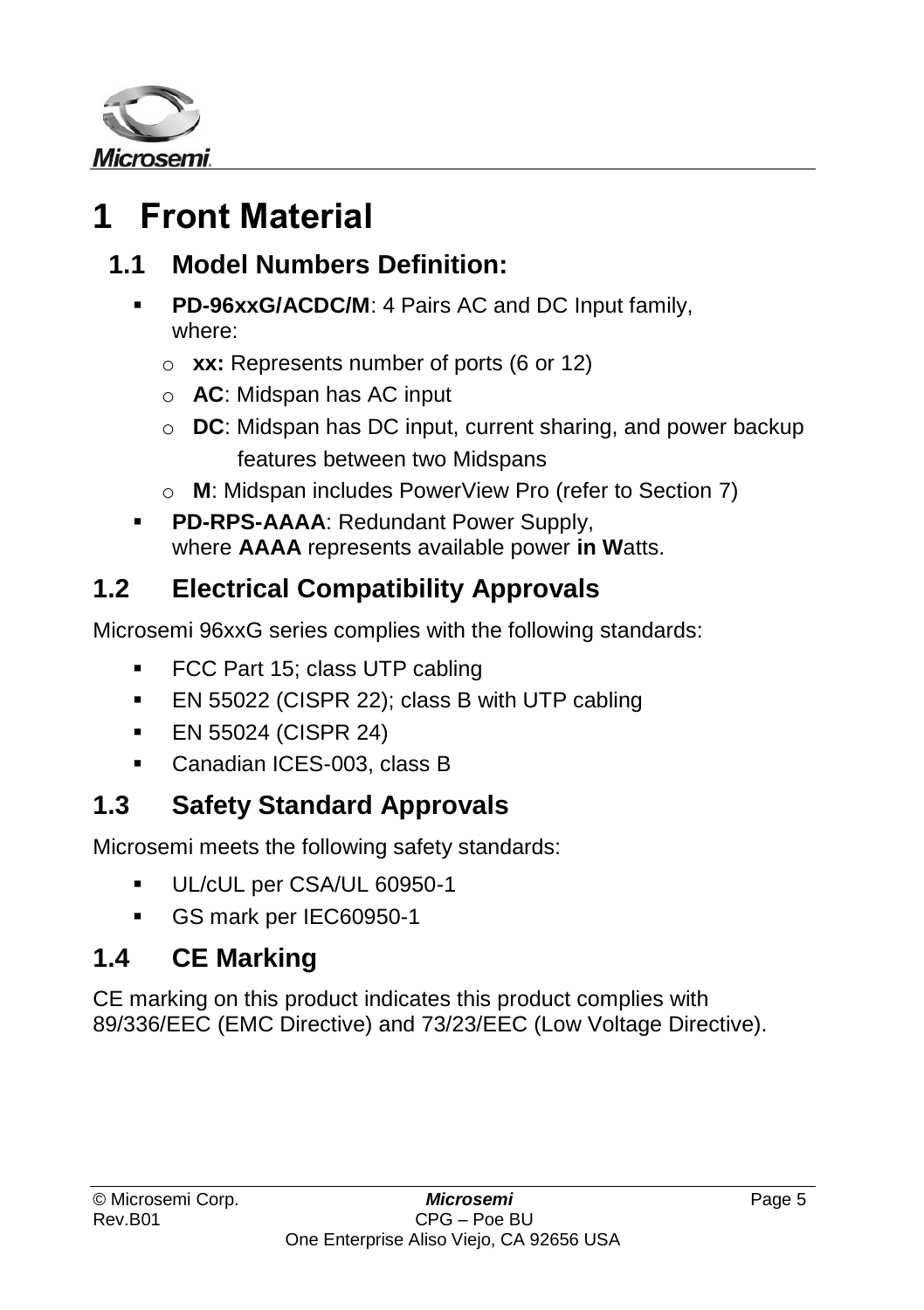

# <span id="page-5-0"></span>**2 Safety Information**

Read the following safety information before using your Power over Ethernet Midspan unit.

## <span id="page-5-1"></span>**2.1 General Guidelines**

Read the following safety information before carrying out any installation, removal, or maintenance procedure on the Power over Ethernet Midspan. Warnings contain directions to be followed for the safety of personal and product. Follow all directions carefully.

## <span id="page-5-2"></span>**2.2 Warnings**

- Read installation instructions in Section [4](#page-14-0) before connecting Power over Ethernet Midspan to its power source.
- Read instructions in Section [4](#page-14-0) before connecting Midspan-to-Midspan power backup.
- **Midspan must use a grounded power cord, as defined in** Section [2.3.](#page-6-0)
- **This product relies on the building installation for short**circuit (over-current) protection. Use only a fuse or circuit breaker not higher than 15A for 120VAC (U.S.), or 10A for 230VAC (international).
- Do not work on the system, connect, or disconnect cables during periods of lightning.
- A voltage mismatch can cause equipment damage and can pose a fire hazard. If voltage indicated on the label is different from power outlet voltage, do not connect Power over Ethernet Midspan to this outlet.
- **For shelf-mounted equipment, verify surface is stable and** strong enough to support equipment. Do not stack more than **four** Power over Ethernet Midspan units.
- When disposing this product, follow all local laws and regulations.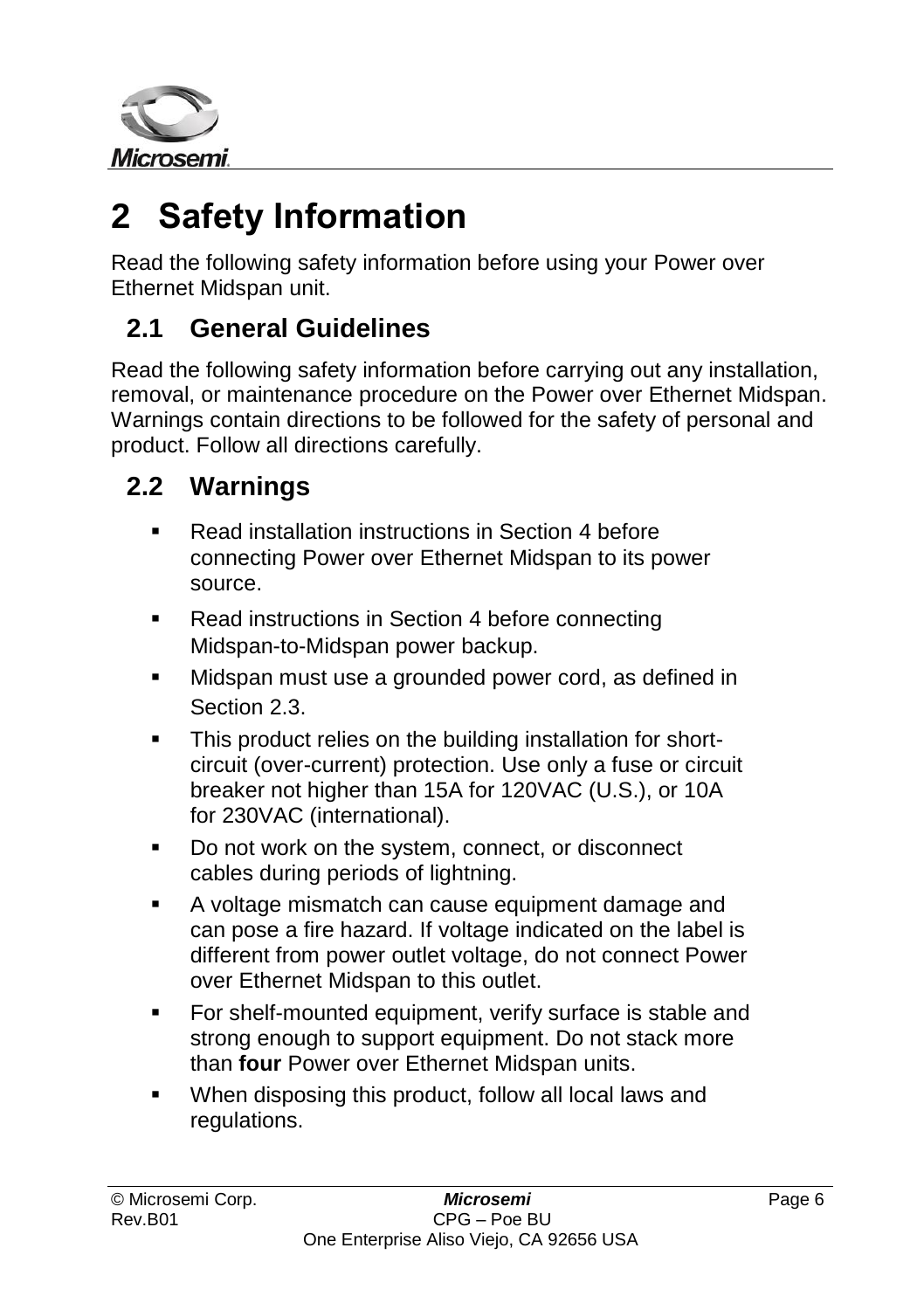

- "DATA" and "DATA & POWER" ports of the Power over Ethernet Midspan are shielded RJ-45 data sockets. They cannot be used as Plain Old Telephone Service (POTS) sockets. Only connect RJ-45 data connectors to these sockets.
- Associated Ethernet wiring shall be limited to the inside of the building.

### <span id="page-6-0"></span>**2.3 Power Cord**

In case power cord is replaced, replacement must meet local requirements.

- To ensure a reliable connection to an AC mains supply, equipment provides an appliance IEC60320 inlet used for connecting a detachable power supply cord.
- Power socket outlet must be located near Midspan and easily accessible. *The only way of removing power from unit is by disconnecting the power cord from the outlet*
- This unit operates under SELV (Safety Extra Low Voltage) conditions, according to EN60950-1/IEC60950- 1. Conditions are maintained only if the equipment to which unit is connected also operates under SELV conditions.

### <span id="page-6-1"></span>**2.4 Power Cord Specifications by Country**

- **U.S.A. and Canada** Cord must be UL-approved or CSA certified. Minimum specification for flexible cord is:
	- $O$  No. 18 AWG
	- o Type SV or SJ
	- o Three-conductor
	- **Cord set must have a rated current capacity** of at least 13A for PD-9612G/ACDC/M, PD-9606G/ACDC/M;
	- **EXEC** Attachment plug must be an earth-grounding type with a NEMA 5-15P (15A, 125V) or NEMA 6-15P (15A, 250V) configuration.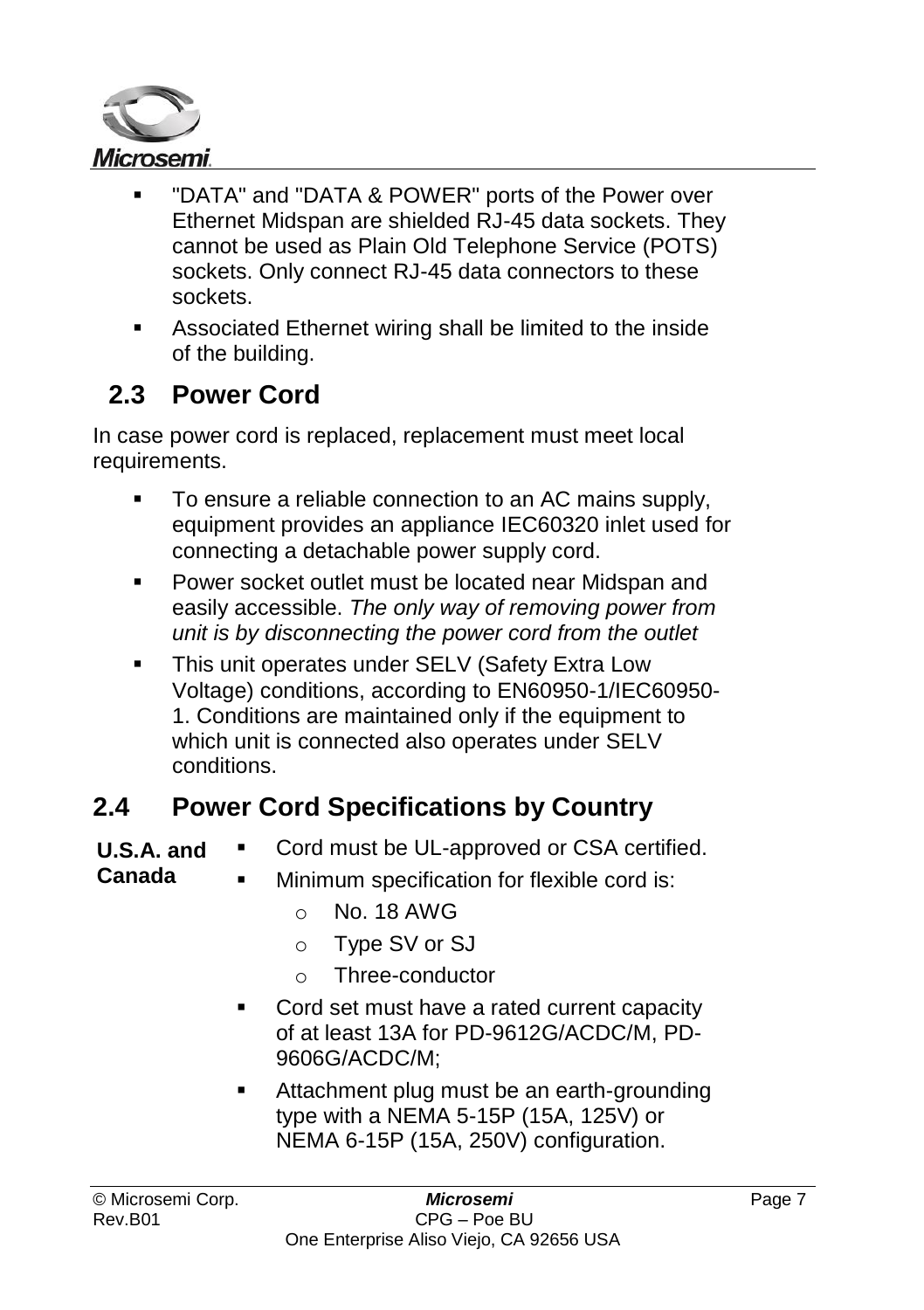

| <b>Denmark</b>            | Supply plug must comply with section 107-2-D1, standard<br>DK2-1a or DK2-5a.                                                                                                                                                                              |
|---------------------------|-----------------------------------------------------------------------------------------------------------------------------------------------------------------------------------------------------------------------------------------------------------|
| Switzerland               | Supply plug must comply with SEV/ASE 1011.                                                                                                                                                                                                                |
| <b>France and</b><br>Peru | IT supplies cannot power this unit. If your supplies are an<br>IT type, unit must be powered by 230V (2P+T) via an<br>isolation transformer with a 1:1 ratio, and with secondary<br>connection point labeled Neutral and connected directly to<br>ground. |
| U.K                       | Power over Ethernet Midspan is covered by General<br>Approval NS/G/12345/J/100003, for indirect connection to<br>a public telecommunications system.                                                                                                      |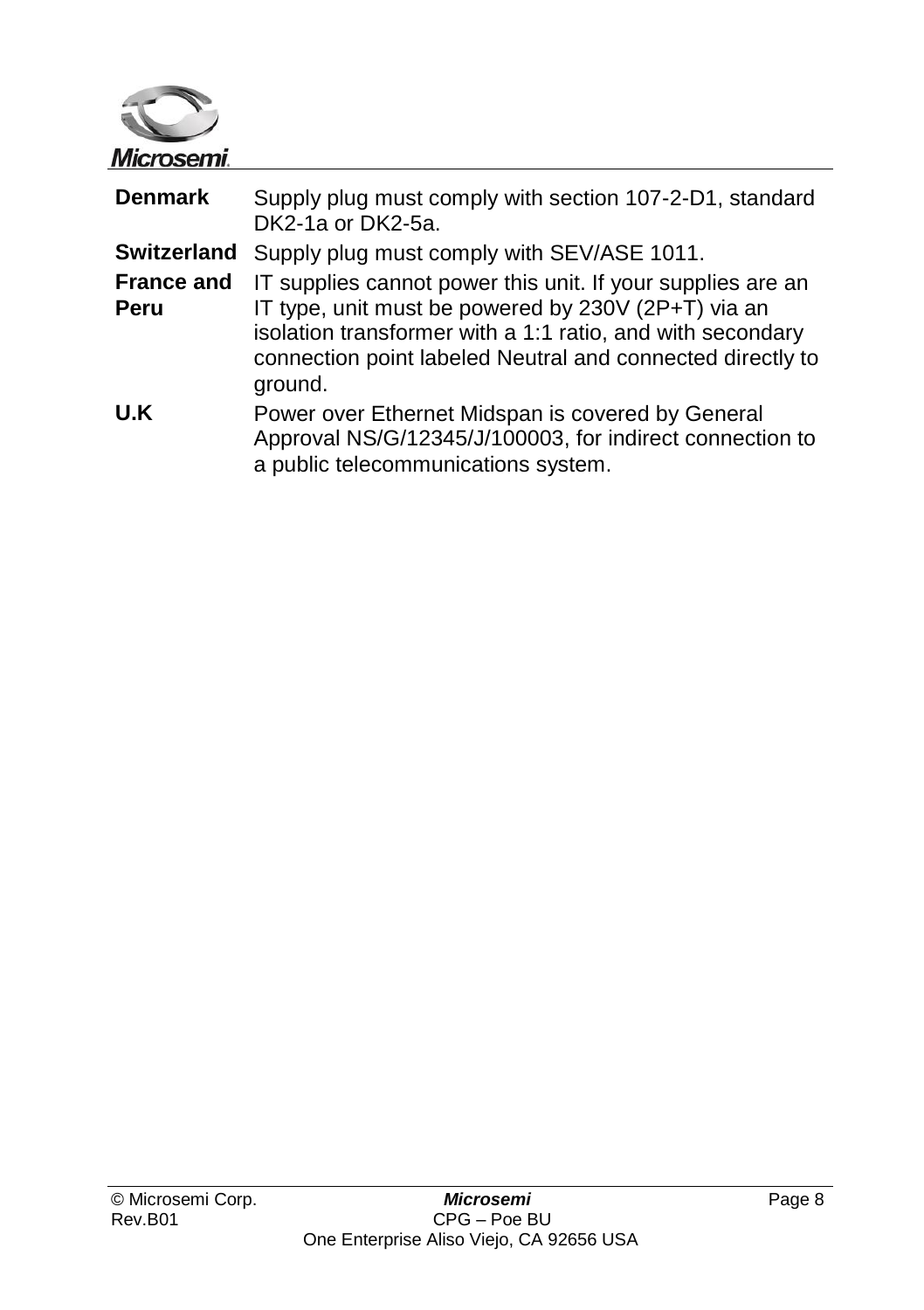

# <span id="page-8-0"></span>**3 About the Power over Ethernet Midspan**

Microsemi's family of Power over Ethernet Midspans 96xx inject power over data-carrying Ethernet cabling. Employing these devices reduces the need for AC outlets, local UPS and AC/DC adapters near PDs.

PD-9606G/9612G Midspans support 6 and 12 ports respectively, in a 10/100/1000BaseTx Ethernet network, over TIA/EIA-568 category 5/5e/6 cabling. 96xxG family can provide up to 95W according to the new PoH (Part of HDBaseT) standard. 96xxG series implements a Twin High (TH) PSE system, delivering 47.5W over 2 pairs (total 95W). DC power is fed over both spare and data pairs of wires within a cable (1/2, 3/6, 4/5, and 7/8) to terminal units.

RPS family can provide backup or additional power to PD-96xxG products.

Power over Ethernet Midspan normally powers devices that are Power over Ethernet enabled or are equipped to receive power over Ethernet. These devices are called Powered Devices (PDs).

Features of the Power over Ethernet Midspan include:

- Safe and reliable power over an existing Ethernet infrastructure
- **Remote management using Web control and/or SNMPv3**
- **Highest level of network security**
- **Safe solution that protects network infrastructure**
- Standards compliant: PoH and 802.3at
- **Provides safe Power + Data over a single RJ45 cable**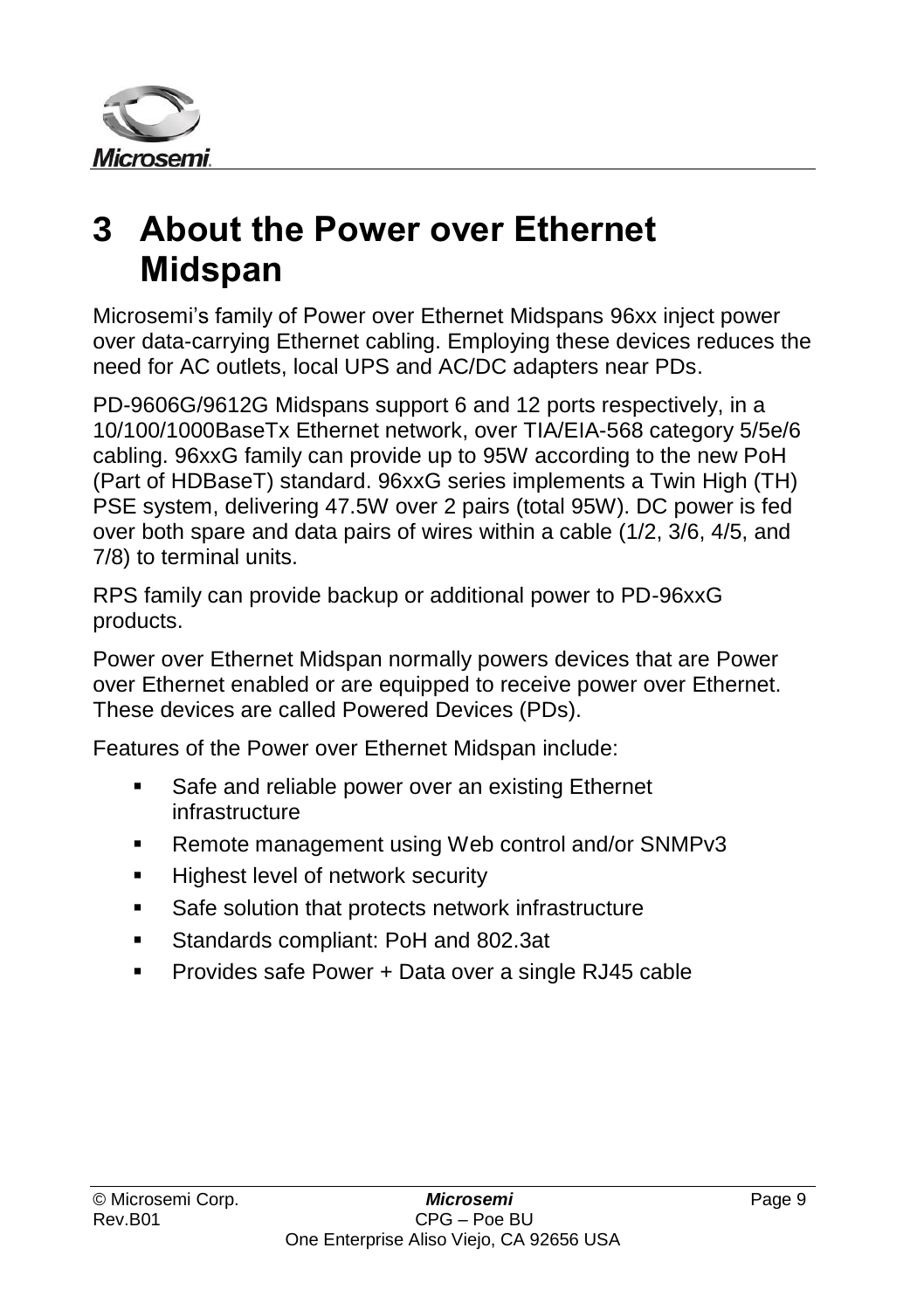

# <span id="page-9-0"></span>**3.1 10/100/1000BASE-TX Ports Definition**

The following sections detail 96xxG ports and their functions.

## <span id="page-9-1"></span>**3.1.1 Data Input Ports**

Midspan has 6 or 12 10/100/1000Base-T **Data In** ports, located on PoE front panel [\(Figure 3-1\)](#page-10-3), configured in a non-crossover manner (straightwired).

These ports are designed to carry Ethernet data only (Tx/Rx) over:

- Standard 4-wire pairs (pins  $1/2$ ,  $3/6$ ,  $4/5$  and  $7/8$ ) (1000Base-T)
- 2-wire pairs (pins 1/2 and 3/6) (10/100Base-T)

## <span id="page-9-2"></span>**3.1.2 Data and Power Output Ports**

Midspan has 6 or 12 10/100/1000Base-T **Data & Power Out** ports, located on the front panel (see [Figure 3-1\)](#page-10-3). These ports are configured in a non-crossover manner (straight-wired) and carry Ethernet data over:

- Standard 4-wire pairs (pins 1/2, 3/6, 4/5, and 7/8) (1000Base-T)
- 2-wire pairs (pins 1/2 and 3/6) (10/100Base-T)
- PD-96xxG series carry DC power over 4-wire pairs (pins 4/5, 7/8 and pins 1/2, 3/6)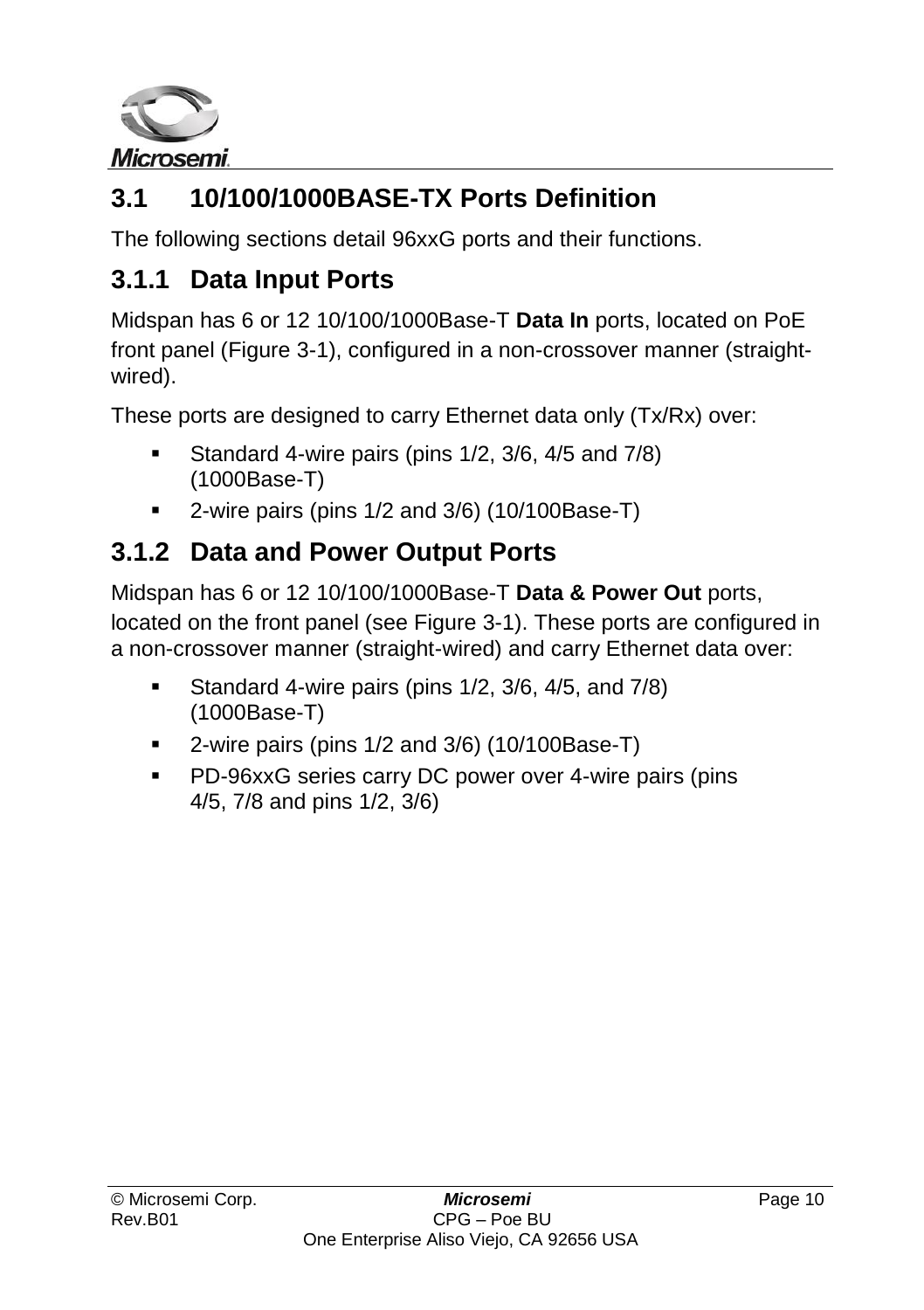

Power over Ethernet Midspan is not a repeater; therefore maximum distance from Ethernet switch must not exceed 100 meters (328ft). Power over Ethernet Midspan is guaranteed to work only within this distance, as specified in IEEE 802.3 AT standard.



**Figure 3-1: Power over Ethernet Midspan, Front View (PD-9612G)**

## <span id="page-10-3"></span><span id="page-10-0"></span>**3.2 Indicators**

A set of indicators displays the status of the Power over Ethernet Midspan and its ports. Refer to [Table 3-1](#page-11-0) and [Table 3-1](#page-11-0) for details about status information during operation.

## <span id="page-10-1"></span>**3.2.1 Power Indicator LED**

Power Indicator LED on front panel displays power status of Power over Ethernet Midspan. When this LED is illuminated in green, Midspan is receiving AC power. For additional information refer to [Table 3-1.](#page-11-0)

## <span id="page-10-2"></span>**3.2.2 Port Indications**

The following sections detail PD-96xxG port indicators.

### **3.2.2.1 PD-96xxG Midspan Series:**

One bi-color (green and yellow) indicator per port displays port status:

- Green indicates terminal unit (PD) has been identified as "Power over Ethernet Enabled"; it is active and receiving power over 4-wire pairs.
- Yellow indicates terminal unit (PD) has been identified as "Power over Ethernet Enabled"; it is active and receiving power over 2-wire pairs.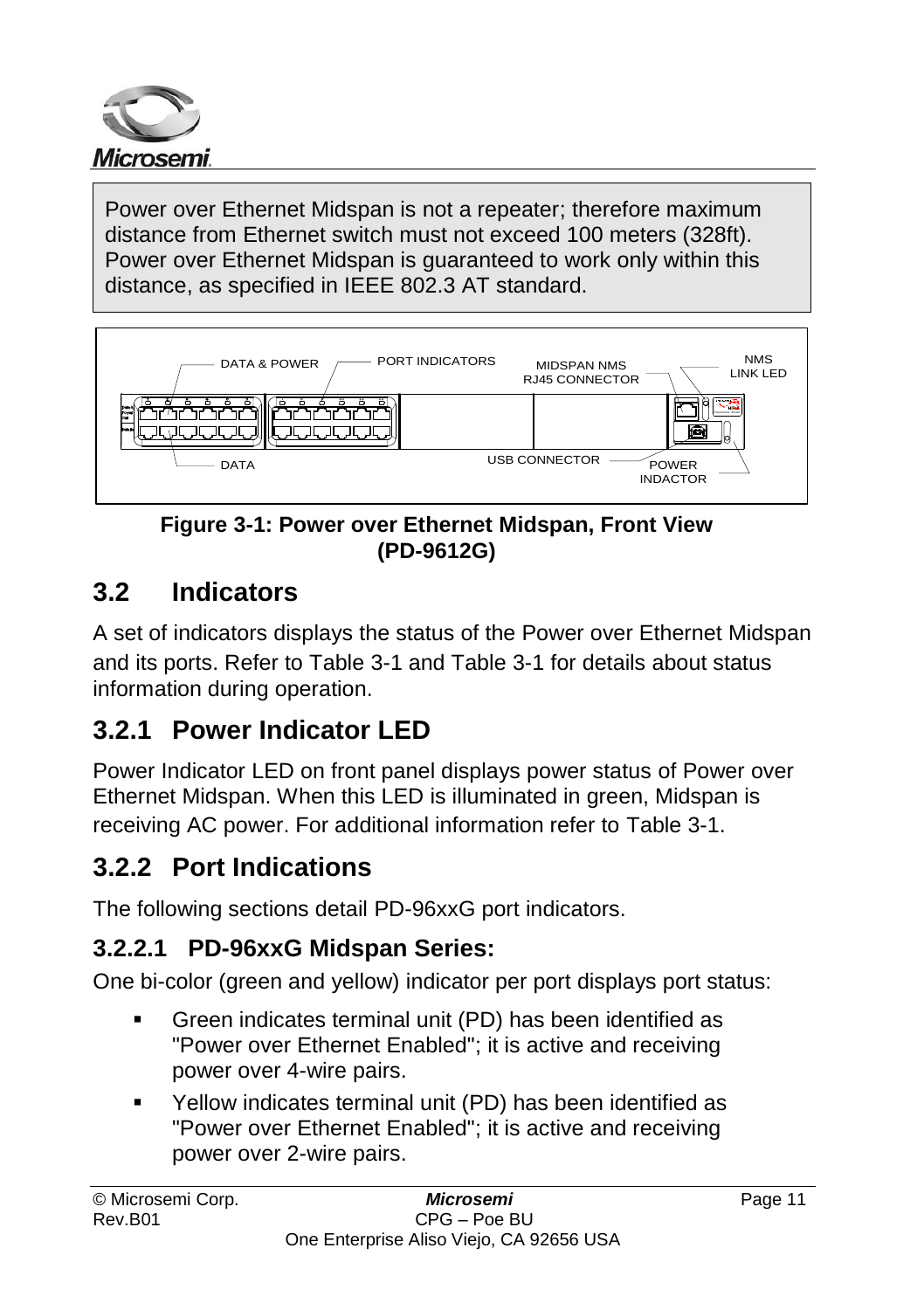

**Blinking green indicates port does not supply power and** is inactive.

**Note** PDs that are not PoE-enabled devices are not powered by Midspan.

| <b>Indicator</b>   | Color                                                                                         | <b>Main Power</b><br><b>Status</b>                                              | <b>Remarks</b>                                                                                                                        |
|--------------------|-----------------------------------------------------------------------------------------------|---------------------------------------------------------------------------------|---------------------------------------------------------------------------------------------------------------------------------------|
| Power<br>Indicator | Off                                                                                           | Power supply<br>unit is<br>unplugged                                            |                                                                                                                                       |
|                    | Green                                                                                         | Power input is<br>active                                                        | Power supply voltage<br>is within limits                                                                                              |
|                    | Green light<br>blinks once<br>every<br>second<br>(only if<br>power<br>backup is<br>connected) | Midspan power<br>supply failure<br>(disconnected<br>or out of<br>voltage range) | Unit receives backup<br>power and continues to<br>function normally.<br>Maintenance measures<br>should be taken<br>whenever possible. |

<span id="page-11-0"></span>

|  | Table 3-1: Power Status Indications |  |
|--|-------------------------------------|--|
|--|-------------------------------------|--|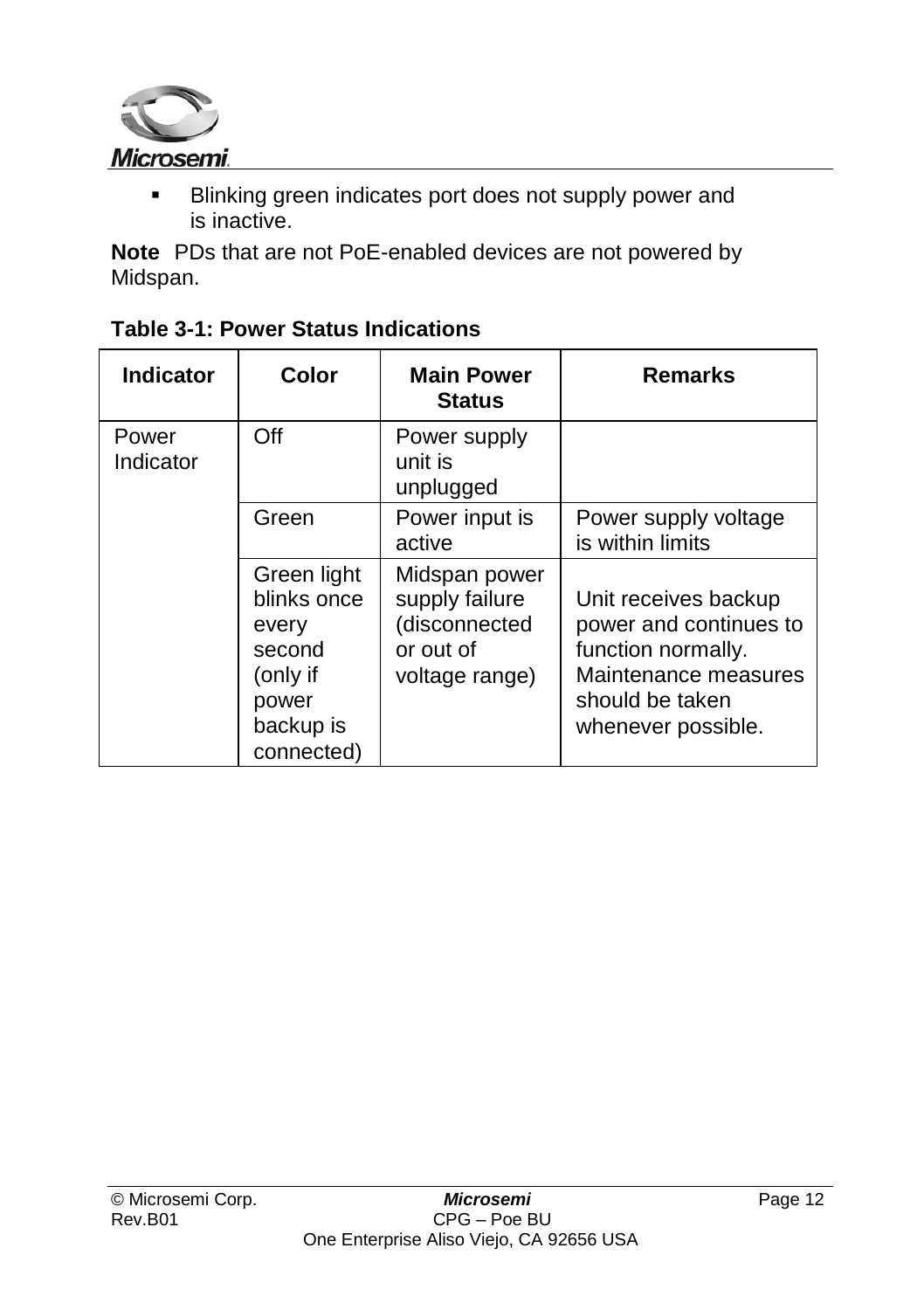

| <b>Port LED</b><br>Color                    | <b>Port Load</b><br><b>Conditions</b>                                          | <b>Port Voltage</b>                                                                    |
|---------------------------------------------|--------------------------------------------------------------------------------|----------------------------------------------------------------------------------------|
| Off                                         | Inactive load or<br>unplugged port                                             | Power to port is<br>disconnected. No DC voltage<br>present on port output lines.       |
| Green                                       | Active load is<br>plugged in and<br>complies with normal<br>load conditions.   | Continuous nominal DC voltage<br>is present according to 4-Pairs<br>configuration.     |
| Yellow                                      | Active load is<br>plugged in and<br>complies with normal<br>load conditions.   | Continuous nominal DC<br>voltage is present on 2-wire<br>pairs.                        |
| Green blinks<br>once every<br>second        | Overload or short<br>circuit                                                   | Power to port is<br>disconnected.<br>No DC voltage is present on<br>port output lines. |
| Green blinks<br>once every<br>$0.5$ seconds | Valid load.<br>Total aggregated<br>power exceeds<br>predefined power<br>budget | Power is not connected to<br>port.<br>No DC voltage is present on port<br>output lines |

#### **Table 3-2: Port Status Indications PD-96xx Series**

#### <span id="page-12-0"></span>**3.3 Connectors**

On Midspan's front panel there's a Console port. Using a standard USB cable, users can connect a terminal to this port and load software.

**Note: USB connection requires 'CP210x Driver.exe' installation.** Supplied CD provides the driver.

Console port is set to 38,400-baud for managed units and 19,200-baud for unmanaged units, 8 data bits, no parity, and 1 stop bit. [Figure](#page-13-0) 3-2 displays pin connections for this connector.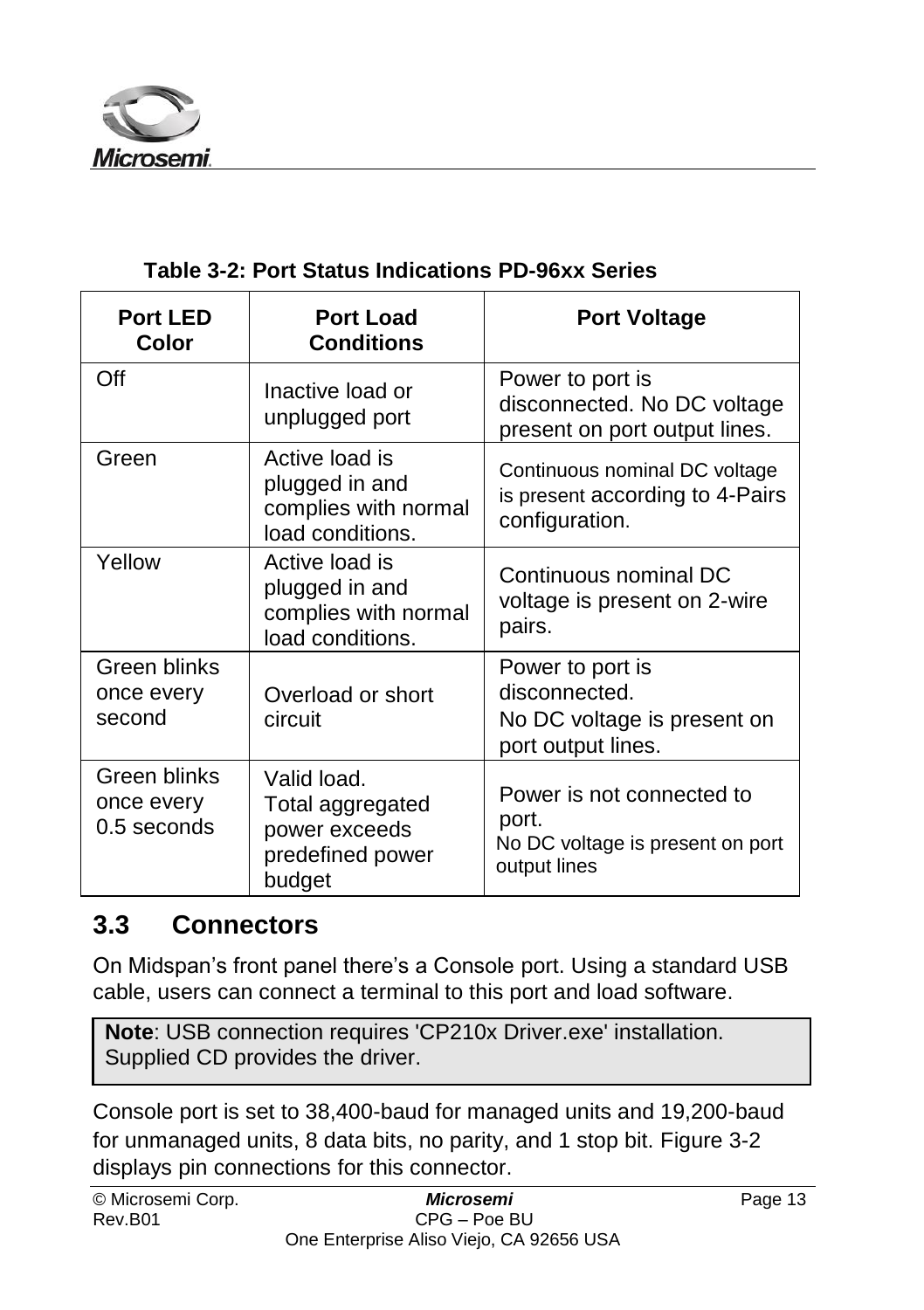



**Figure 3-2: Connecting to Midspan**

<span id="page-13-0"></span>Each data port is configured, as shown in [Figure](#page-13-0) 3-2, as data "Pass-Through" ports for all data pins (pins 1, 2, 3, 6, 4, 5, 7, and 8). Make sure you are using cabling of Category 5 or higher.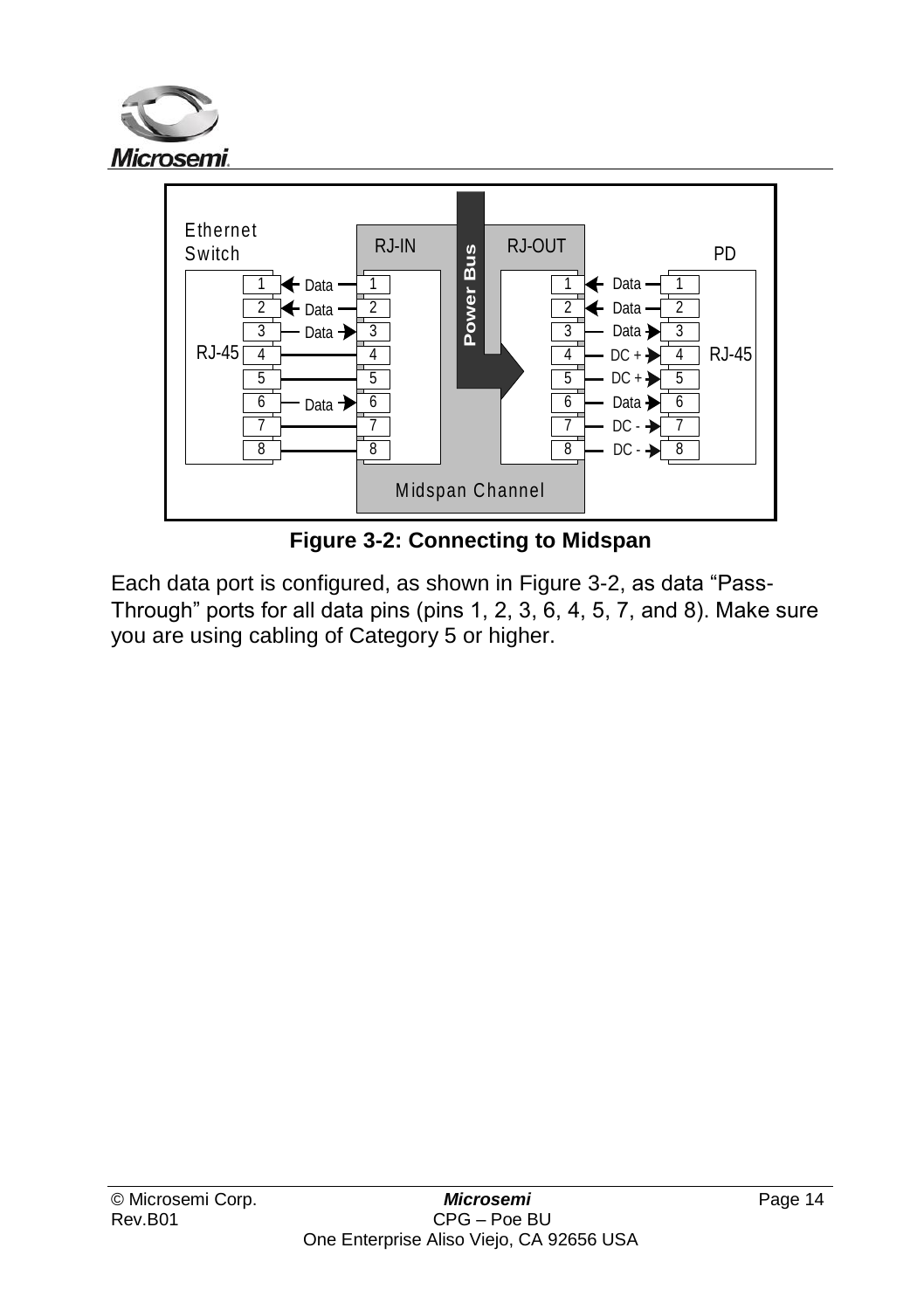

# <span id="page-14-0"></span>**4 Power over Ethernet Midspan Installation**

The following sections describe how to install a Power over Ethernet Midspan.

## <span id="page-14-1"></span>**4.1 Background Information**

As shown in [Figure 4-1,](#page-14-3) Midspan is connected in series to an Ethernet switch/hub. Switch's data output terminals are connected to Midspan. Midspan delivers power over 4-wire twisted pairs (pins 7/8, 4/5 and pins 1/2, 3/6) in PD-96xxG series of Category 5e cabling, regardless to data quality. Most installations require Midspan to be rack-mounted.



**Figure 4-1: Typical Installation**

## <span id="page-14-3"></span><span id="page-14-2"></span>**4.2 Verifying Kit Contents**

Unpack kit and verify the following items are included:

- **Power over Ethernet Midspan**
- Mounting brackets (for 19-inch racks) and a plastic cover
- **Screws for assembling mounting brackets**
- Self-adhesive rubber feet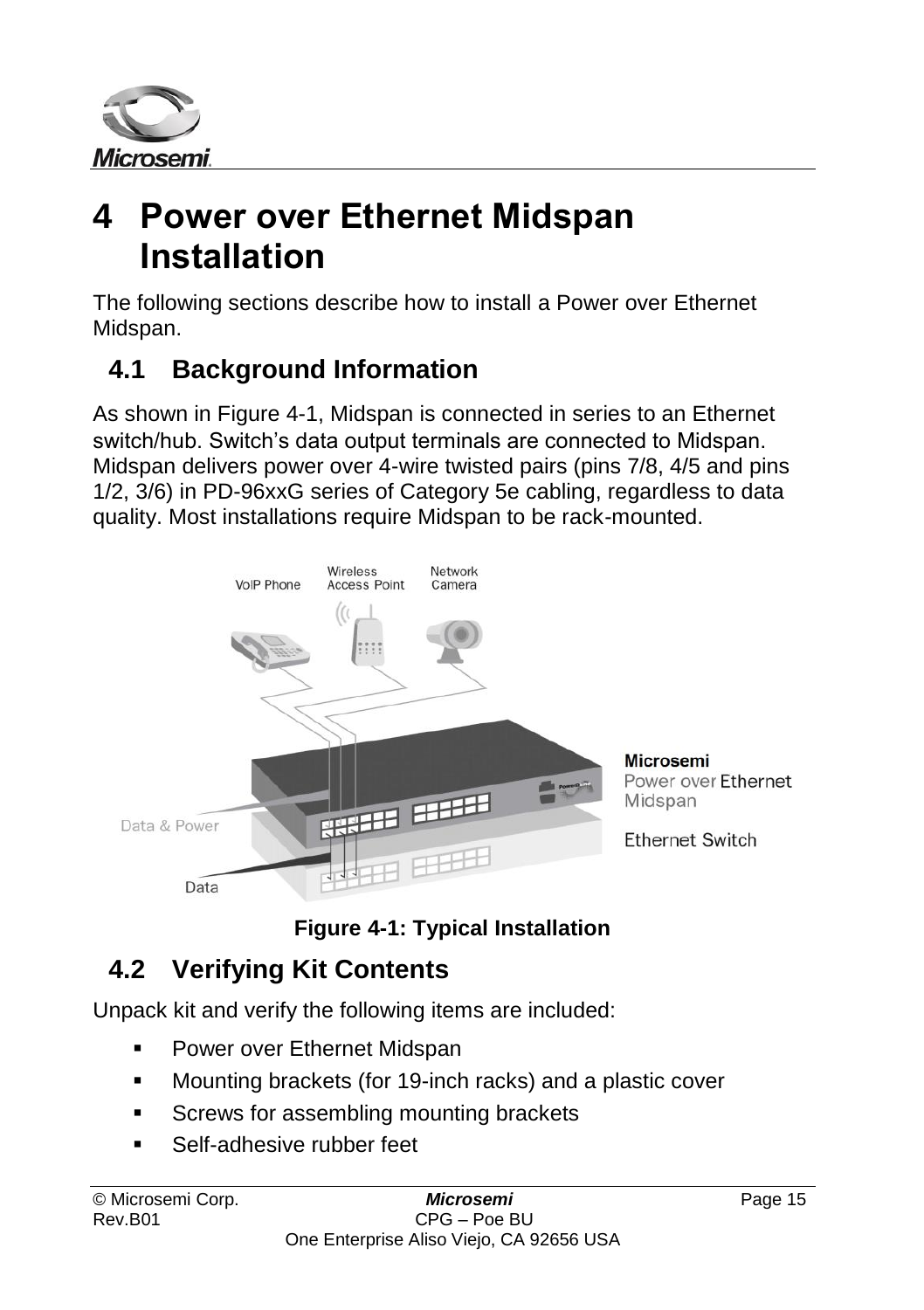

- User guide
- Power cord

Before proceeding, record unit's serial number in the rectangle below for future reference. Serial number is found on the information label at the back of the Power over Ethernet Midspan.

#### **Serial Number**



## <span id="page-15-0"></span>**4.3 Rack Mounting Brackets**

Midspan comes with 19-inch mounting brackets and screws.

To install Midspan into a 19-inch rack:

- 1. Remove self-adhesive rubber feet from the bottom surface.
- 2. Install brackets using two screws per side.

**Note**: Rack-mounting screws are not provided.



**Figure 4-2: Installing Mounting Brackets**

### <span id="page-15-1"></span>**4.4 Installation Factors**

 **Elevated Operating Ambient Temperature**: If installed in a closed or multi-unit rack assembly, operating ambient temperature in rack environment may be greater than room ambient temperature. Therefore, install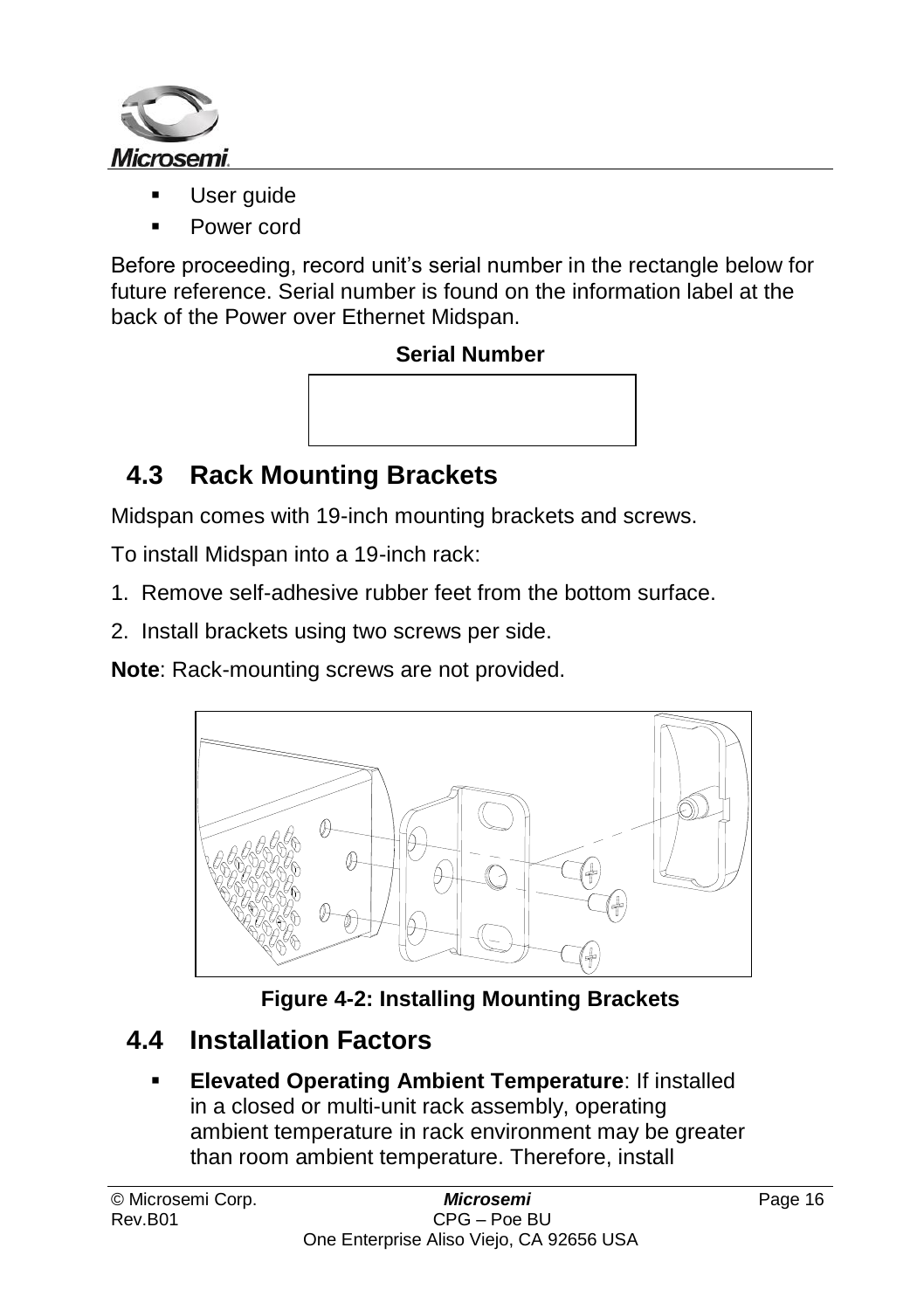

equipment in an environment compatible with manufacturer's maximum rated ambient temperature  $(T<sub>mrs</sub>)$ .

- **Reduced Air Flow:** Install equipment in a rack in a manner that does not compromise the amount of airflow required for safe operation of equipment.
- **Mechanical Loading**: When mounting equipment in rack, ensure mechanical loading is even.
- **Circuit Overloading**: Take into consideration the connection of equipment to supply circuit and the effect overloading of circuits might have on over-current protection and supply wiring. Appropriate consideration of equipment nameplate ratings must be given when addressing this concern.
- **Reliable Grounding (Earthing)**: Maintain reliable earthing of rack mounted equipment. Pay particular attention to supply connections, other than direct connections to branch circuit (for example, the use of power strips).

## <span id="page-16-0"></span>**4.5 Connecting Ethernet Cables**

Ports on Midspan's front panel are configured as "Pass Through" ports for eight (1, 2, 3, 6, 4, 5, 7, 8) conductors of RJ-45 connectors. Use Category 5 cabling when making connections.

1. Connect cables from Ethernet Switch to **DATA IN** ports (lower row on front panel).

2. Connect cables from PoH or IEEE 802.3at ready terminals (PDs) to corresponding **DATA & POWER OUT** ports (upper row on front panel).

## <span id="page-16-1"></span>**4.6 Connecting Power Cables**

When using an AC source to power Midspan, plug in the provided power cord to back AC connector.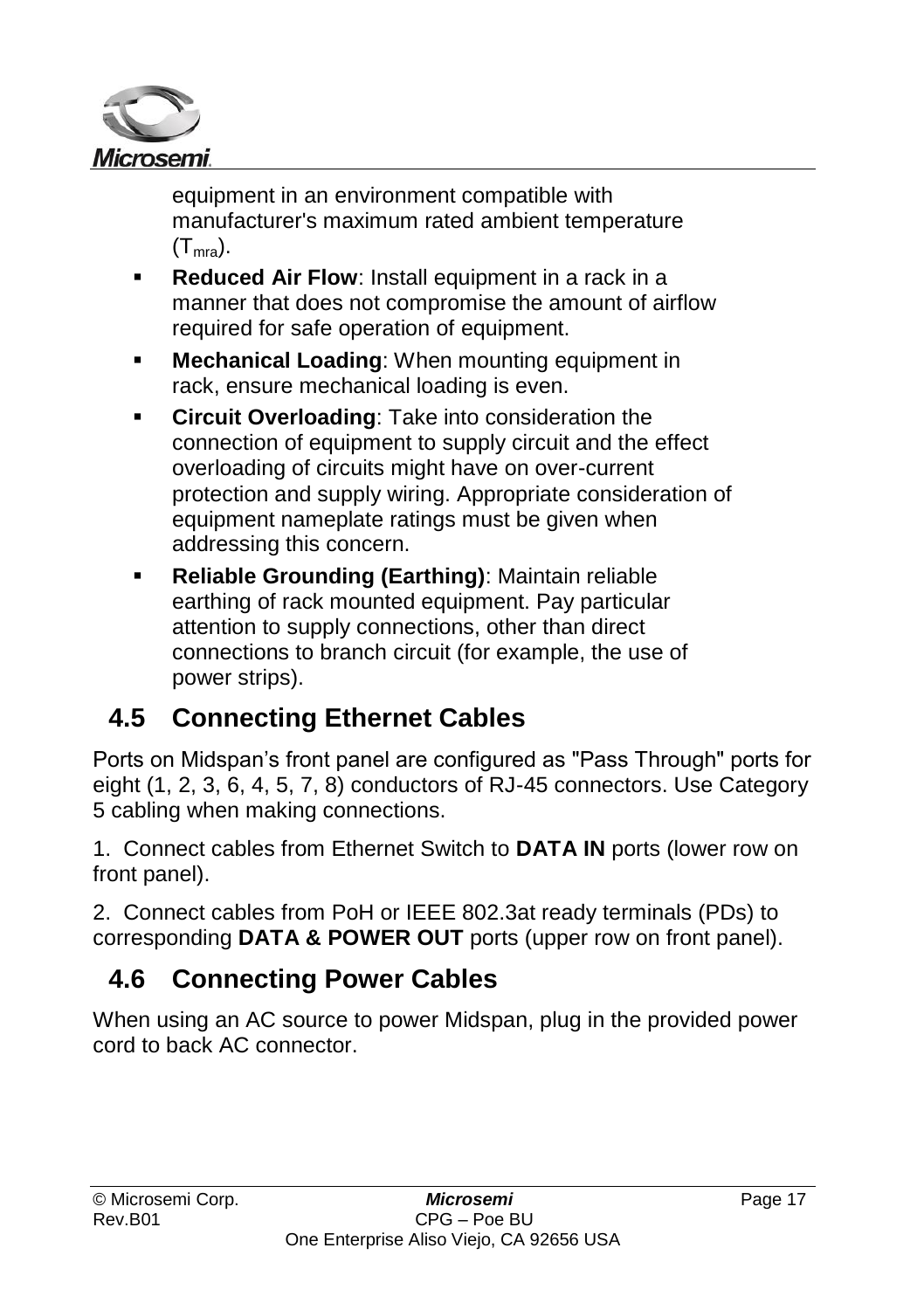

## <span id="page-17-0"></span>**4.7 Powering Up the Unit**

Power over Ethernet Midspan has no on/off switch. To apply or remove power from Midspan, insert or remove power cable to receptacle (AC) on the back panel of the unit.

With power applied;

- **Midspan powers-up.**
- **Internal fan operates.**
- Device runs its Power-On Self-Test (POST), which takes less than 10 seconds. During POST, all ports are disabled and indicators illuminate in the following sequence:
	- o Port indicators and Power indicators illuminate in green.
	- o Power indicator remains lit in green; port indicators are off.

Ports are now ready (enabled) for normal operation.

If LEDs are not lit, refer to [Troubleshooting](#page-18-0) on page [19.](#page-18-0)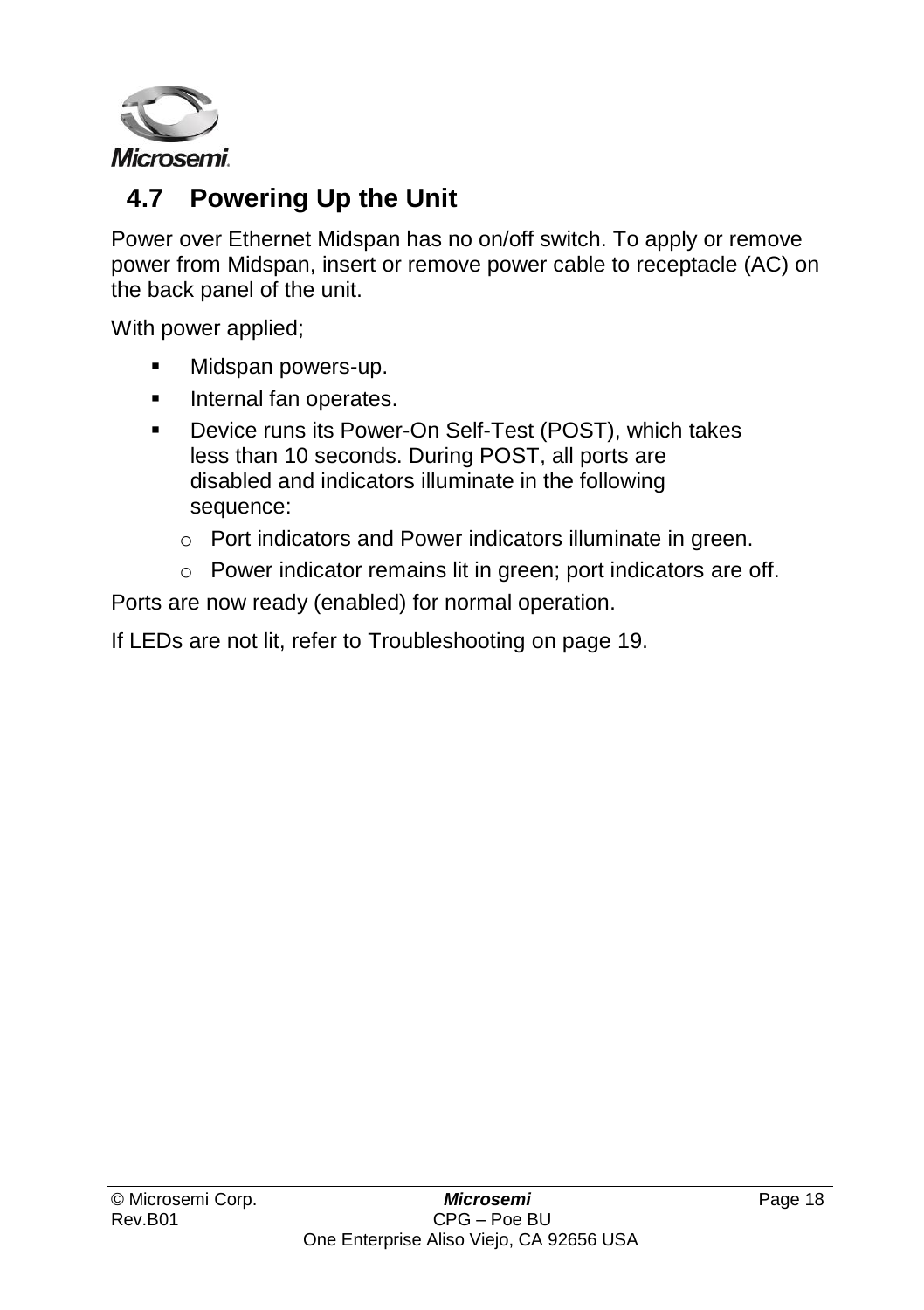

# <span id="page-18-0"></span>**5 Troubleshooting**

The following sections describe troubleshooting procedures to be used if you encounter any problems with your unit.

## <span id="page-18-1"></span>**5.1 Preliminary Steps**

If you have a problem, verify:

- Power is applied to Midspan.
- **A crossover-type Ethernet cable has not been used.**
- **Ethernet cable from network is connected to DATA port.**
- **Ethernet cable to PD is connected to DATA & POWER** port.
- Cable pairs are attached to their corresponding ports.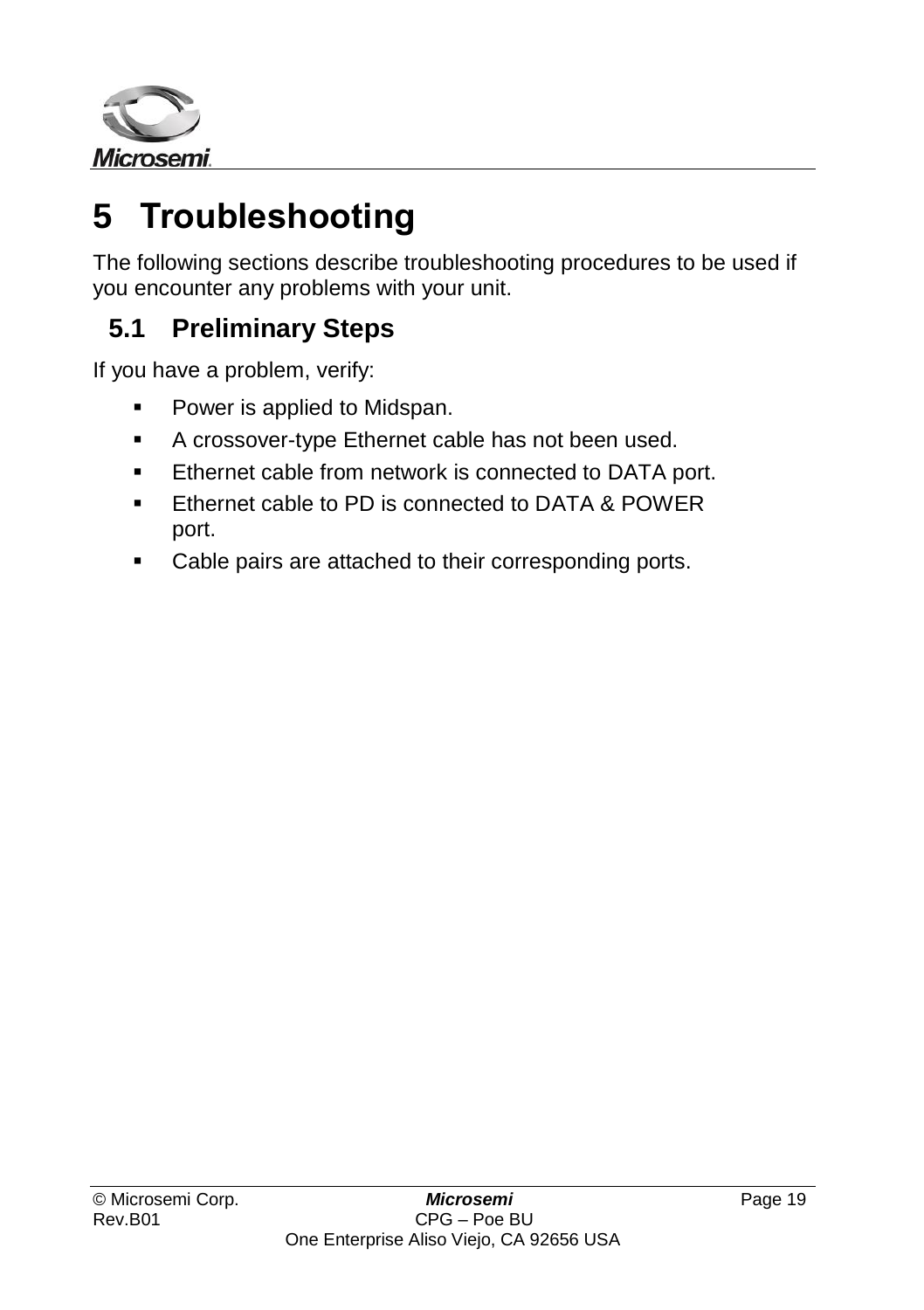

## <span id="page-19-0"></span>**5.2 Troubleshooting Steps**

This section provides a symptom and resolution sequence to assist in troubleshooting of minor operating problems. If steps given do not solve your problem, do not hesitate to call your local dealer for further assistance. Refer to [Table 5-1.](#page-19-1)

| <b>Symptom</b>               | <b>Corrective Steps</b>                                                                                                                                                                     |
|------------------------------|---------------------------------------------------------------------------------------------------------------------------------------------------------------------------------------------|
| power up                     | <b>Midspan does not</b> 1. Make sure power cord is properly connected.<br>2. Verify voltage at power inlet is between 100 and<br>240VAC.<br>3. Remove and reapply power to device and check |
|                              | indicators during power up sequence.                                                                                                                                                        |
| not lit and                  | A port indicator is 1. Verify port is enabled (Midspan did not detect a<br>PD).                                                                                                             |
| corresponding<br>PD does not | 2. Verify PD is designed for Power over Ethernet<br>operation.                                                                                                                              |
| operate.                     | 3. Verify you are using a standard Category 5/5e/6,<br>straight-wired cable, with four pairs.                                                                                               |
|                              | 4. If an external power splitter is in use, replace it<br>with a viable splitter.                                                                                                           |
|                              | 5. Verify PD is connected to DATA & POWER<br>OUTPUT port.                                                                                                                                   |
|                              | 6. Try to reconnect the same PD to a different port<br>on the same Midspan or on another one. If it works,<br>there is probably a faulty output port or RJ-45<br>connection.                |
|                              | 7. Verify port shutdown command was not issued<br>via Web management.                                                                                                                       |

#### <span id="page-19-1"></span>**Table 5-1: Troubleshooting Steps**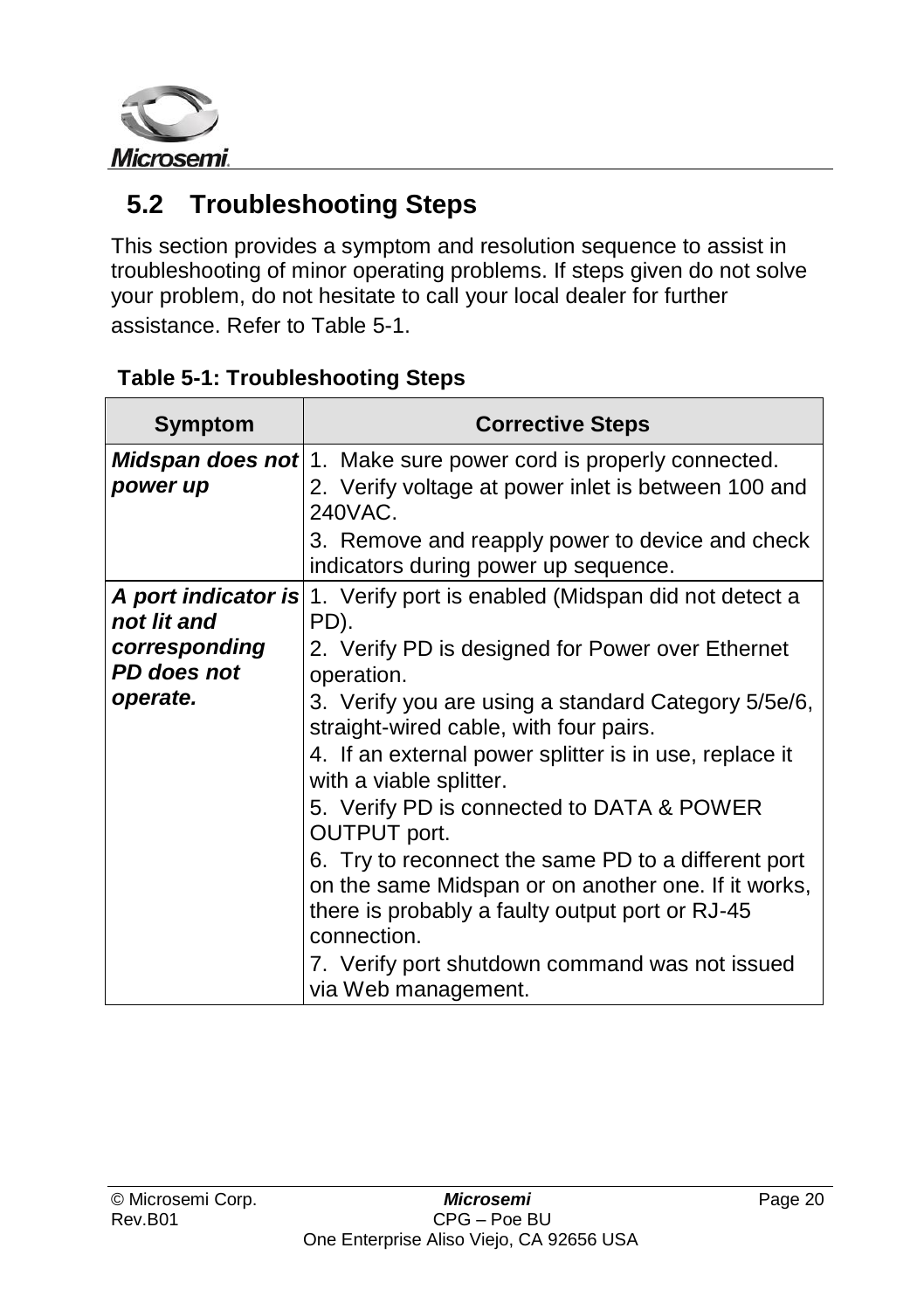

#### **Table 5-1: Troubleshooting Steps**

| <b>Symptom</b>                                                  | <b>Corrective Steps</b>                                                                                                                                                                                                                                                                                                                                                                           |
|-----------------------------------------------------------------|---------------------------------------------------------------------------------------------------------------------------------------------------------------------------------------------------------------------------------------------------------------------------------------------------------------------------------------------------------------------------------------------------|
| <b>End device</b><br>operates, but<br>there is no data<br>link. | 1. Verify port indicator on front panel is<br>continuously lit.<br>2. If an external power splitter is in use, replace it<br>with a viable splitter.<br>3. Verify that for this link you are using a standard<br>UTP/FTP Category 5 straight (non-crossover)<br>cabling, with all four pairs, and that link is 100<br>meters long or less.<br>4. Try to reconnect the same PD to a different port |
|                                                                 | on the same Midspan or on another one. If it works,<br>there is probably a faulty port or faulty RJ-45<br>connection.                                                                                                                                                                                                                                                                             |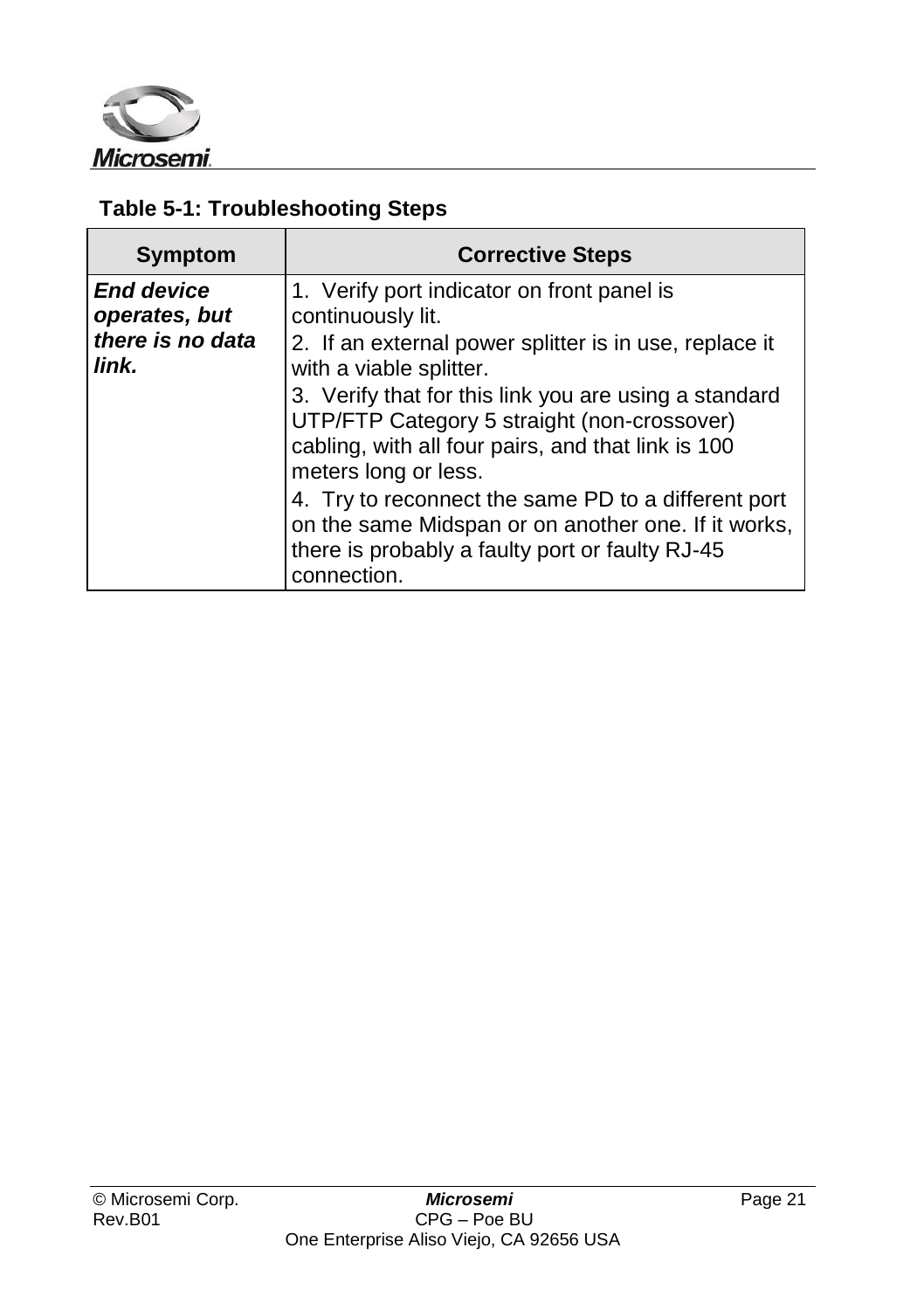

# <span id="page-21-0"></span>**6 Specifications**

The following sections detail units' specifications.

### <span id="page-21-1"></span>**6.1 Physical Specifications**

| Dimensions (H x W x D) |
|------------------------|
|------------------------|

44 x 435 x 271 mm (1.75" x 17.2" x 10.7")

| P/N             | Weight         |
|-----------------|----------------|
| PD-9612G/ACDC/M |                |
| PD-9606G/ACDC/M | 4.8Kg (10.6lb) |
| PD-RPS-1000     |                |

### <span id="page-21-2"></span>**6.2 Environmental Specifications**

| <b>Operating Temperature</b> | 0° to +40°C (32° to 104°F)                                  |
|------------------------------|-------------------------------------------------------------|
| Storage Temperature          | -20 to +70 $^{\circ}$ C (-4 $^{\circ}$ to 158 $^{\circ}$ F) |
| Humidity                     | 10 to 90% (non-condensing)                                  |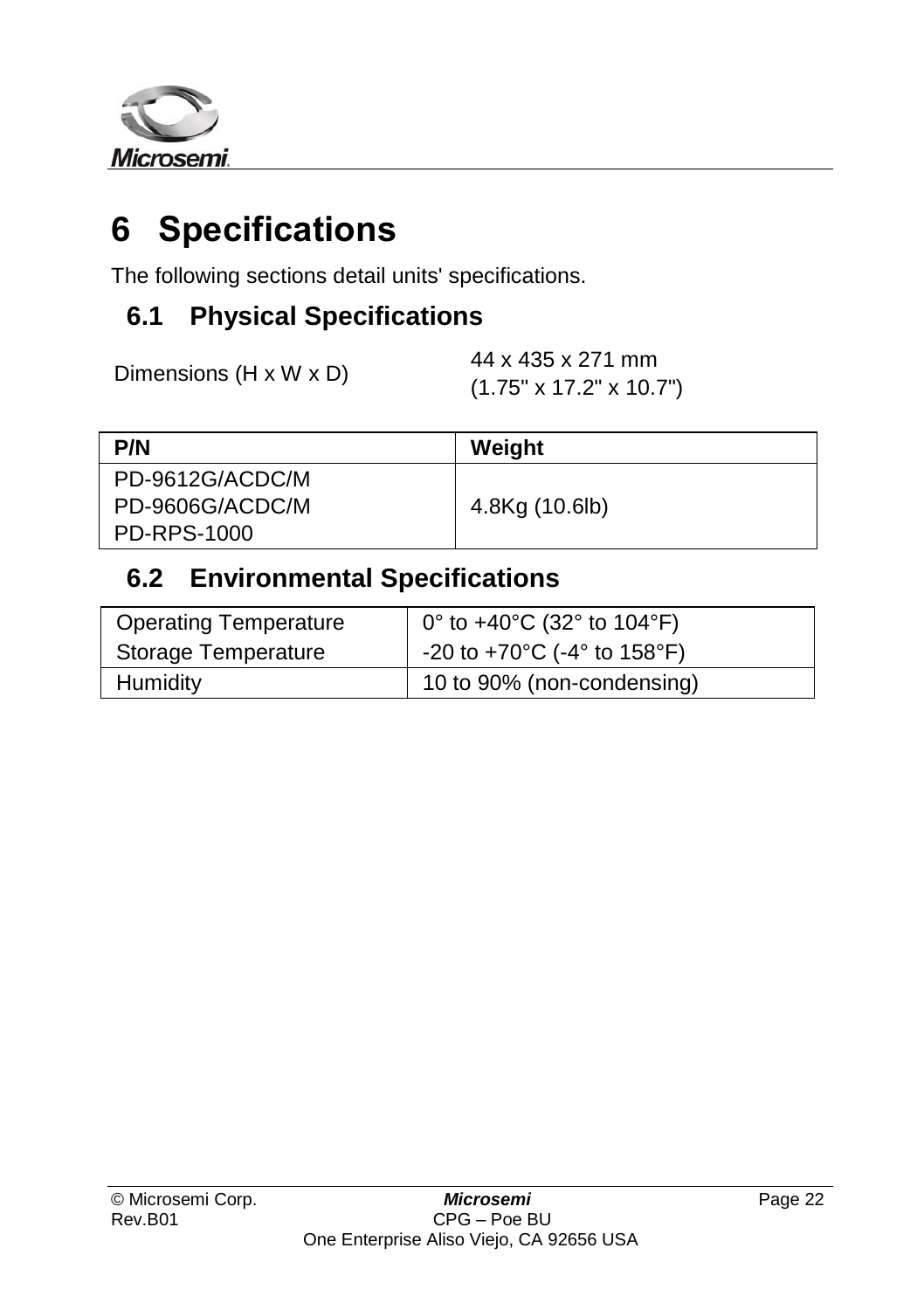

# <span id="page-22-0"></span>**6.3 Electrical Specifications**

| <b>Parameter</b>                 | PD-9612G/ACDC/M, PD-<br>9606G/ACDC/M & PD-RPS-1000 |
|----------------------------------|----------------------------------------------------|
| <b>AC Input Voltage</b>          | 100 to 240VAC at 50/60Hz                           |
| Input Current @ 100VAC           | 12A max                                            |
| Input Current @ 240VAC           | 6A max                                             |
| Nominal Output Voltage           | 50 to 57VDC                                        |
| <b>Total Output Power</b>        | 950W max                                           |
| Maximum Output Power per<br>Port | PD-96XX series 95W                                 |

| <b>Parameter</b>            |       | PD-9612G/ACDC/M, PD-9606G/ACDC/M &<br><b>PD-RPS-1000</b> |
|-----------------------------|-------|----------------------------------------------------------|
| DC Input Rated<br>Voltage   | 53-57 | VDC <del>ITI</del>                                       |
| Input DC Maximum<br>Current | 20A   |                                                          |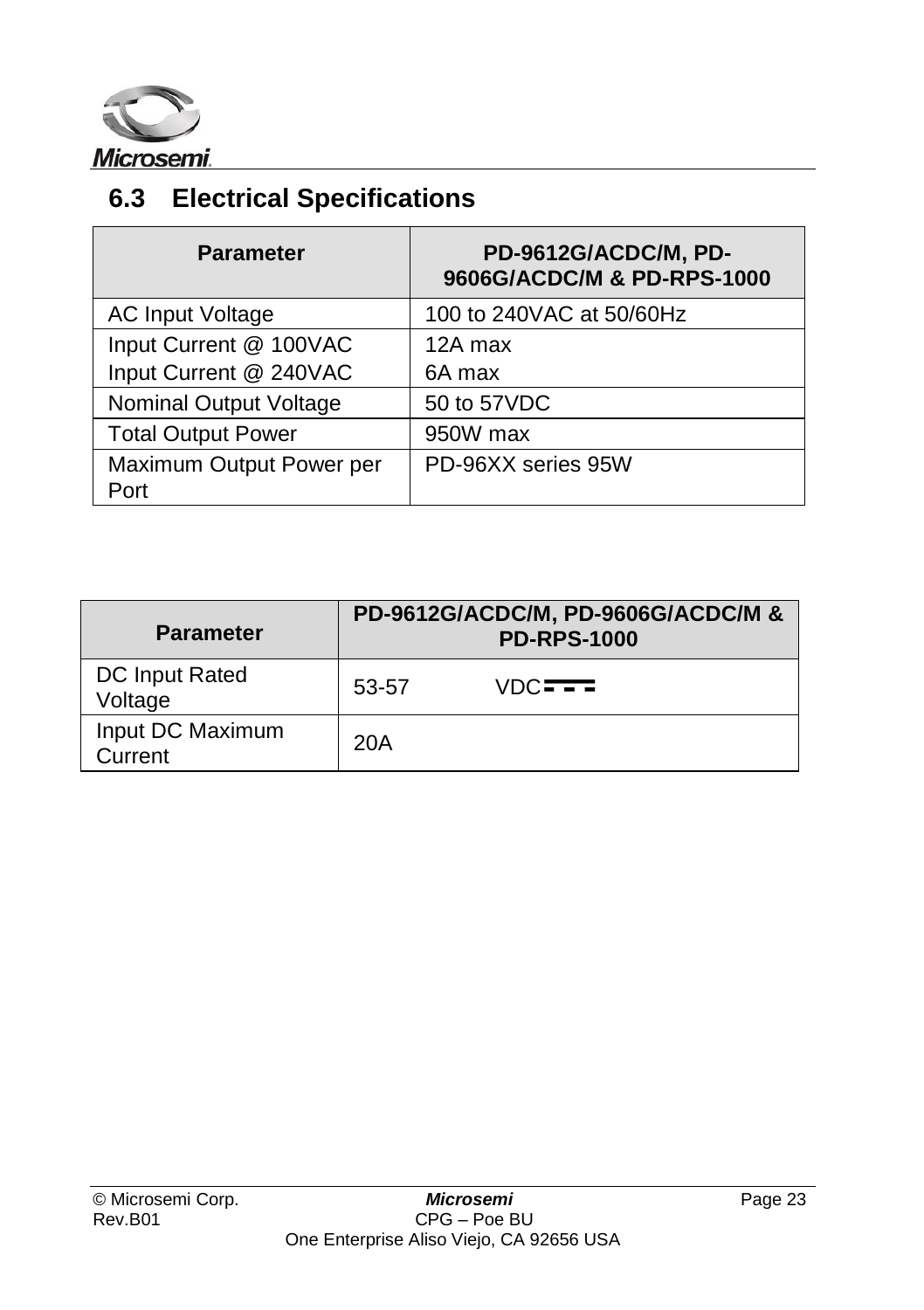

# <span id="page-23-0"></span>**7 Microsemi's PowerView Pro**

Microsemi's PowerView Pro is a secure remote management system offering real time monitoring and control, with graphical representation, status indicators, and alarms. PowerView Pro manages Midspans via an Internet browser interface or via a Network Management System (NMS). Some of the most important features is remote power enable/disable functionality on each Midspan port, supporting "hard resets" of remote terminals such as WLAN Access Points and VoIP Phones PowerView Pro, and enabling to monitor and control at network and Element levels, as shown in [Figure 7-1.](#page-23-1) For further details, refer to Microsemi's PowerView Web Manager user guide.



**Figure 7-1: Management Deployment**

<span id="page-23-1"></span>PowerView Pro provides a number of unique features for Midspan management:

- Remote Web Management of PoE for monitoring and configuration
- **Configuration using graphical representations of remote** devices
- Real time monitoring and configuration with visual status indicators and alarms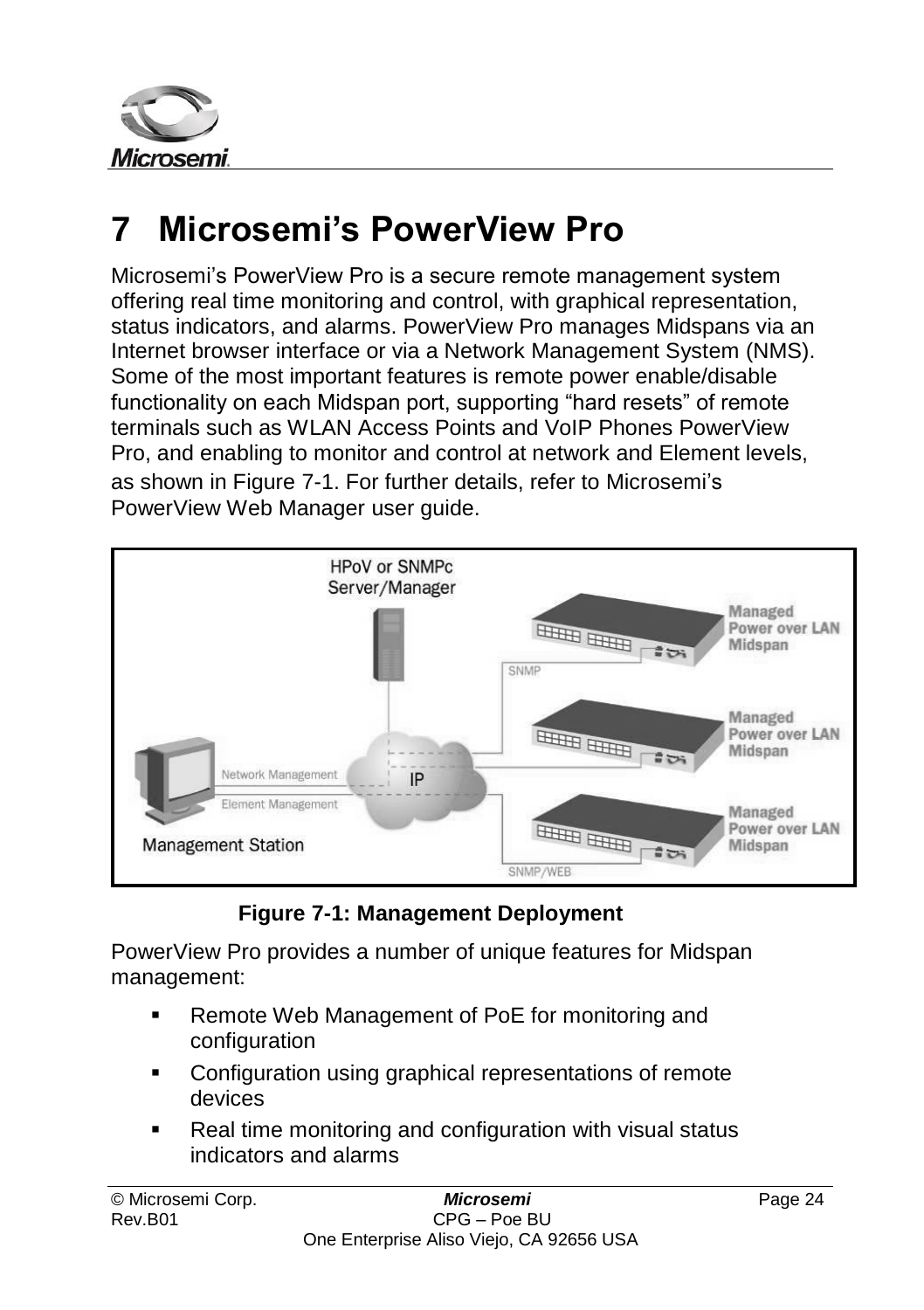

- **Multi-manager capabilities**
- **Event and performance data recording**
- Runs on a PC platform with Windows graphic user interface (GUI)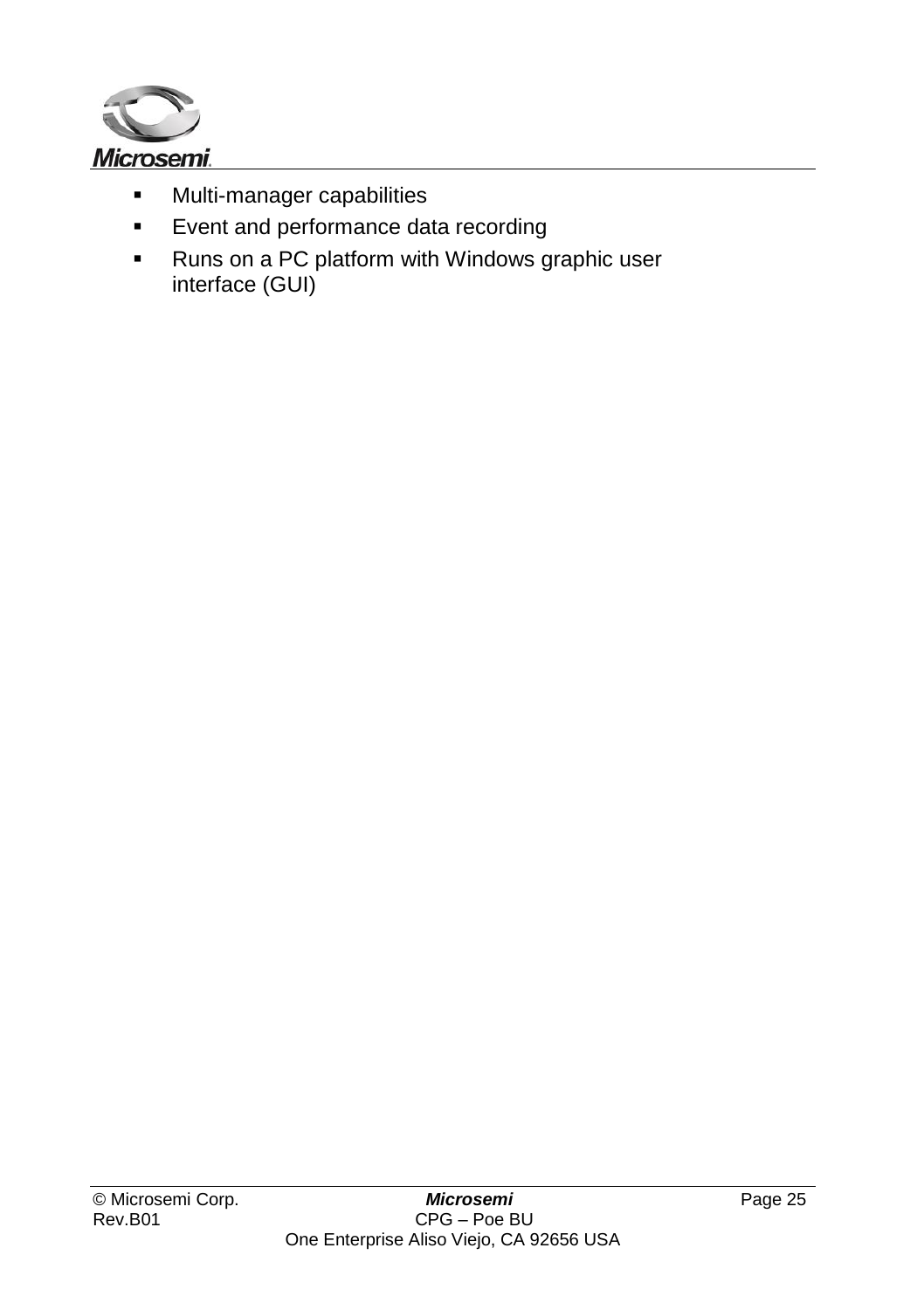

# <span id="page-25-0"></span>**8 Power Backup and Power Redundancy Connection**

96xxG has two options for ensuring continuous power supply:

- **Power Redundancy**
- **Power Backup**

### <span id="page-25-1"></span>**8.1 Power Redundancy**

Microsemi 's power redundancy mode is available in 96xxG Midspan series. This mode enables internal power supply backup for two Midspans connected to each other. This mode provides seamless failover between two Midspans. If one of the two Midspans' internal power supplies fails, failure is detected automatically and working power supply provides power to Midspan. Both Midspans are ensured continuous uptime and all active ports continue to operate without any effect on connected powered devices.

Power redundancy mode is available in the following midspans:

- PD-9612G/ACDC/M
- PD-9606G/ACDC/M

**Note**: When using power redundancy option, connect together only units that share the same power supply:

- **1Kw power supply units** 
	- o PD-9612G/ACDC/M
	- o PD-9606G/ACDC/M

#### **WARNING:**

When connecting power redundancy connectors, make sure AC power in **both** Midspans is disconnected from AC mains!

### <span id="page-25-2"></span>**8.2 Power Backup**

In case one of Midspans' power supplies fails, unit maintains full functionality by using an optional backup power supply.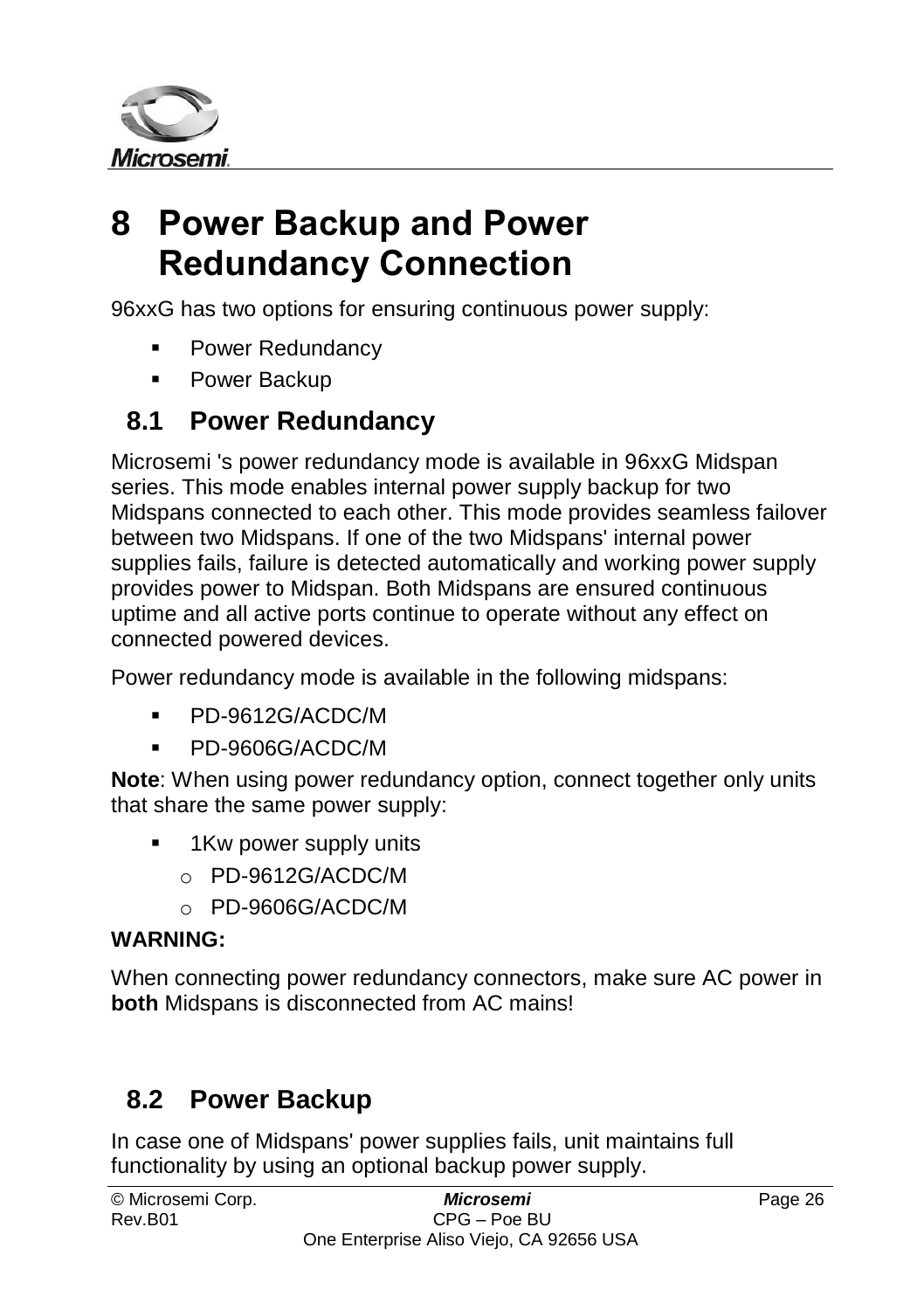

| Midspan Unit    | <b>Redundant Power Supply</b> |
|-----------------|-------------------------------|
| PD-9612G/ACDC/M | PD-RPS-1000                   |
| PD-9606G/ACDC/M |                               |

#### <span id="page-26-0"></span>**8.3 Connectors**

Power backup and power redundancy connectors are located on the back side of the Midspan.

PD-96xxG power backup and power redundancy have two connectors (see [Figure 8-1\)](#page-26-1):

- **Power Backup and Power Redundancy Control Signal** connector, RPS COM D-Sub: 15 pins, 3 rows female connector.
- **DC Voltage Terminal Block Connector has two positive** (+) terminals and two negative (-) terminals.



<span id="page-26-1"></span>**Figure 8-1: PD-96xxG Rear Panel Connectors**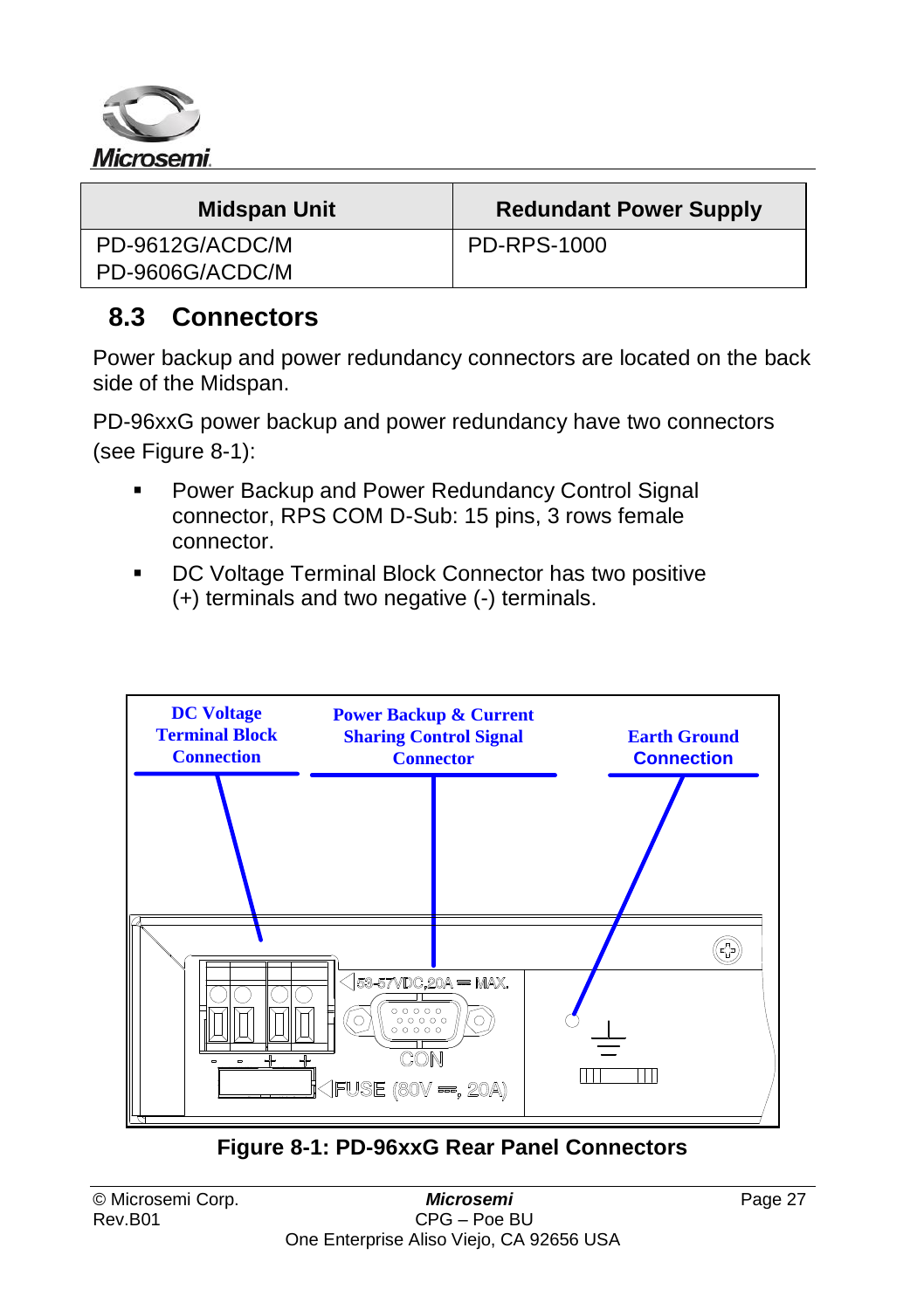

#### <span id="page-27-0"></span>**8.4 Connecting Backup and Redundancy Connectors**

#### **WARNING:**

**Before** connecting one Midspan to another, disconnect both Midspans from AC main.

Implement Power Backup and Power Redundancy modes by using PD-RPS-Cables Cable kit which includes DC Cable and RPS COM.

#### **To connect the connectors:**

- 1. Verify Midspans are mounted securely on rack.
- 2. Verify Midspans are not connected to AC mains.

3. Connect DC cable; two red wires (+), two black wires(-), and one yellow/green wire, as shown in [Figure 8-2.](#page-29-1)

- 4. Connect RPS COM cable.
- 5. Connect Midspans to AC outlet.
- 6. Verify Power Indicator LED is ON (Green LED).

#### **Note:**

When connecting a midspan to midspan or to an RPS unit - Connect the earth ground cable between both units Earth Ground connection.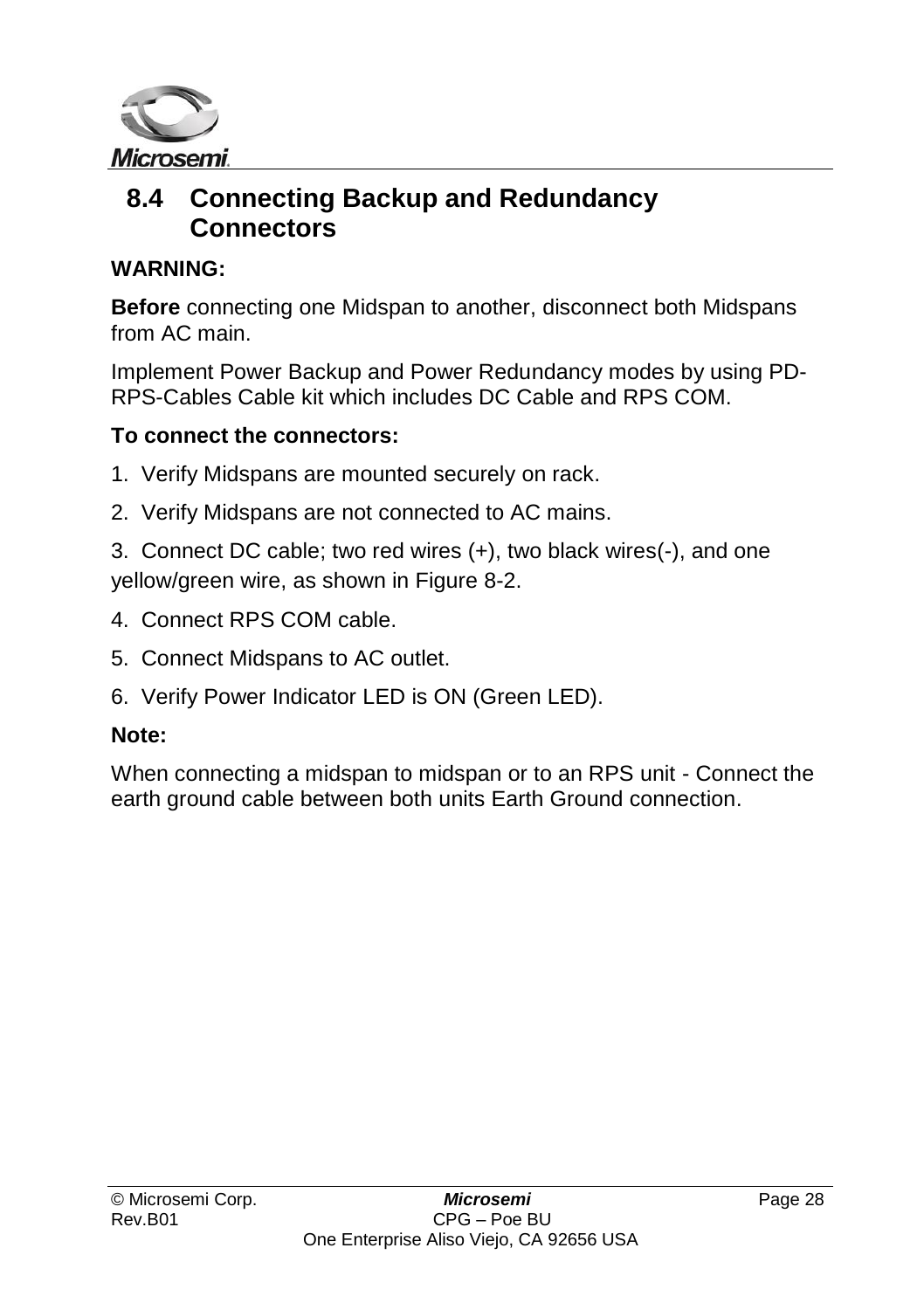



#### **Note**:

If Power Indicator LED is not lit, refer to [Troubleshooting](#page-18-0) on page [19.](#page-18-0)

#### **Note**:

RPS functionality can be monitored via NMS as described in Section [8.3.](#page-26-0)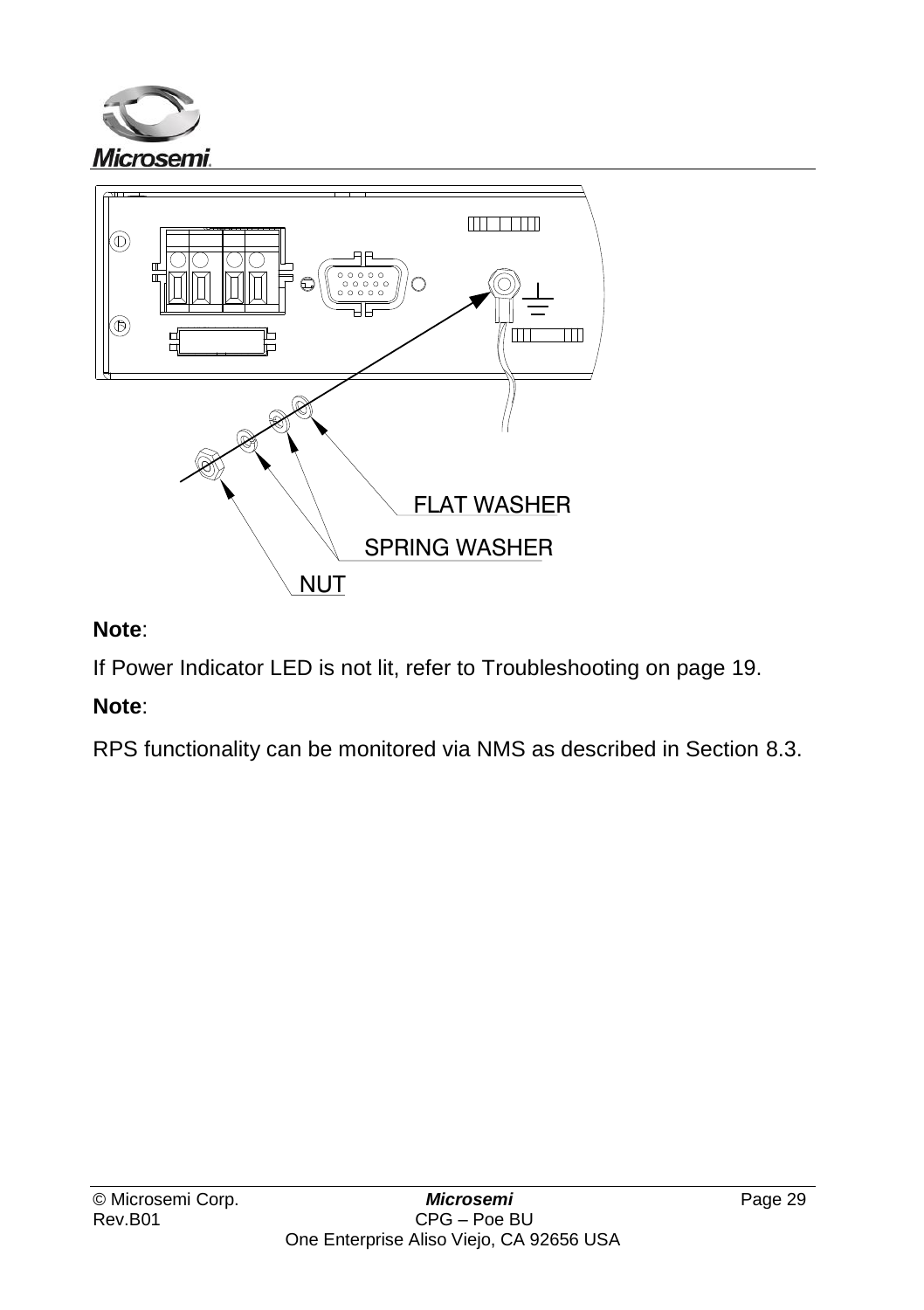



**Figure 8-2: PD-96xxG Rear Panel connections**

#### <span id="page-29-1"></span><span id="page-29-0"></span>**8.5 Power Backup and Power Redundancy Indications**

For information on NMS configuration refer to PowerView Pro user guide, catalog number 056-0051-06. During Power Backup and Power Redundancy, NMS View-Status window displays 'Power Source Status' field. 'Power Source Status' field shows both internal and external power supply statuses (green indication for 'OK and red indication for 'Fail').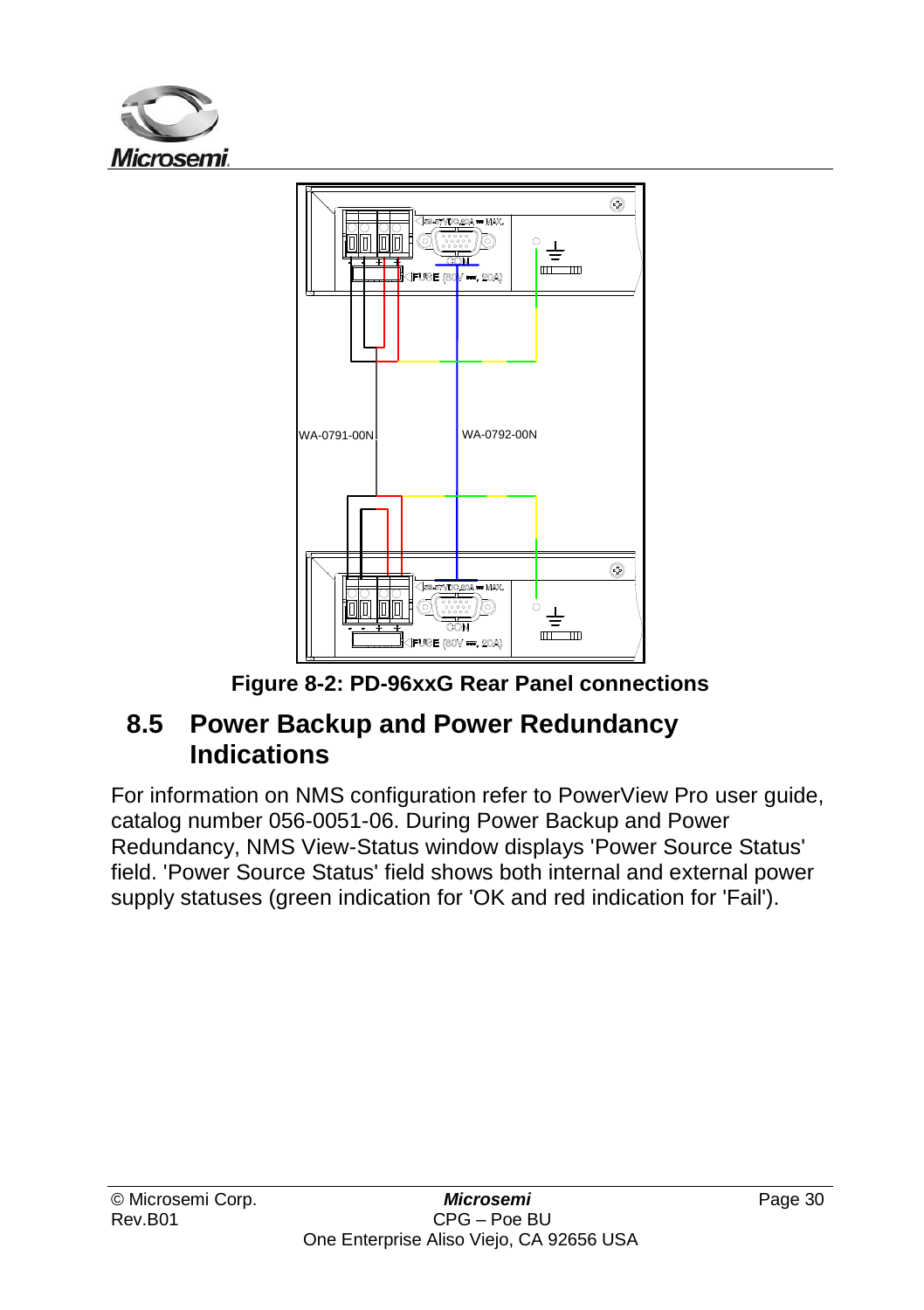

| <b>Microsemi</b>                                             | Home                                                                                             | View.                                                  | <b>System Configuration</b>                                                     |                                                          | <b>Port Configuration</b>        |   |                                          |
|--------------------------------------------------------------|--------------------------------------------------------------------------------------------------|--------------------------------------------------------|---------------------------------------------------------------------------------|----------------------------------------------------------|----------------------------------|---|------------------------------------------|
| <b>View - Status</b><br>Midspan Nickname: Midspan PoE Device |                                                                                                  |                                                        |                                                                                 |                                                          |                                  |   |                                          |
|                                                              | Data &<br>ľЖ<br><b>Data In</b>                                                                   |                                                        |                                                                                 | 11<br>12<br>10                                           |                                  |   | PowerDsine 98120<br>٠<br>Main<br>Console |
| o MZe                                                        | #<br>$\overline{1}$<br>Power (W)<br>$\bf{0}$<br><b>Description</b>                               | $\overline{2}$<br>э<br>4<br>0<br>$\circ$<br>$^{\circ}$ | $\overline{6}$<br>$\overline{7}$<br>6<br>$^{\circ}$<br>$^{\circ}$<br>$^{\circ}$ | $\bullet$<br>10<br>8<br>$\bullet$<br>$\bf{0}$<br>$\circ$ | 12<br>44<br>$\bullet$<br>$\circ$ |   |                                          |
|                                                              | <b>Midspan Status</b><br><b>Total Power Consumption (Watt)</b><br>Maximum available Power (Watt) |                                                        | 0<br>950                                                                        |                                                          |                                  |   |                                          |
|                                                              | System Voltage (Volt)<br>Temperature (F)<br><b>Midspan Status</b>                                |                                                        | 55.5<br>76.1<br>Active                                                          |                                                          |                                  |   |                                          |
|                                                              | <b>Power Source Status</b><br>Info<br><b>Mary (20099) POWER SOURCE</b>                           |                                                        |                                                                                 | تنم                                                      |                                  | R |                                          |
|                                                              | External (950W) Redundancy Power Source                                                          |                                                        |                                                                                 | Ok                                                       |                                  |   |                                          |

#### **Figure 8-3: PD-90xxG View status in NMS**

#### **Note:**

Midspan provides another power fail indication via Midspan's Power Indicator LED; whenever unit's internal power supply fails, Power Indicator LED blinks once every second (Green LED).



**Figure 8-4: PD-96xxG Front Panel LED Indication**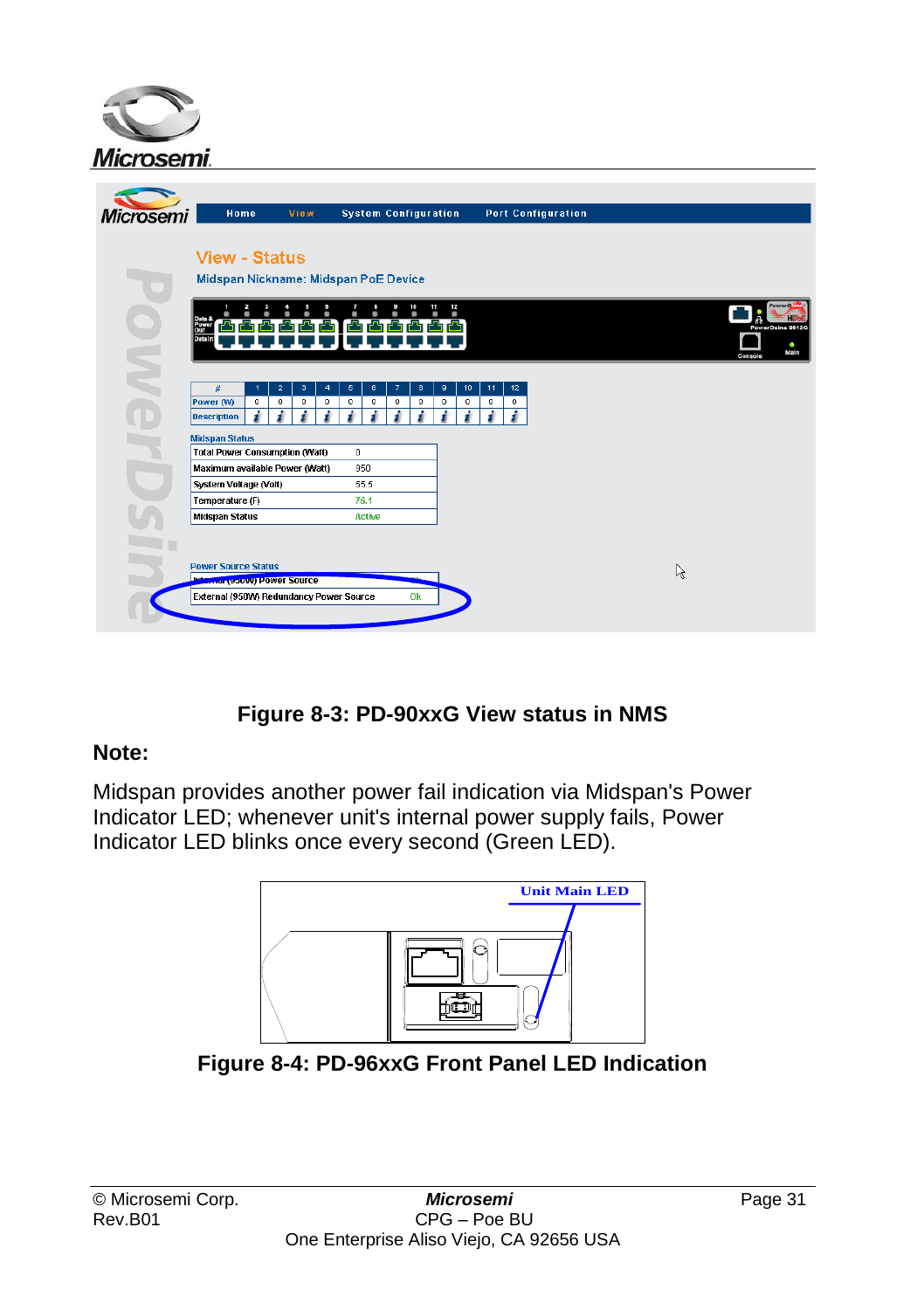

*The information contained in the document is PROPRIETARY AND CONFIDENTIAL information of Microsemi and cannot be copied, published, uploaded, posted, transmitted, distributed or disclosed or used without the express duly signed written consent of Microsemi If the recipient of this document has entered into a disclosure agreement with Microsemi, then the terms of such Agreement will also apply . This document and the information contained herein may not be modified, by any person other than authorized personnel of Microsemi. No license under any patent, copyright, trade secret or other intellectual property right is granted to or conferred upon you by disclosure or delivery of the information, either expressly, by implication, inducement, estoppels or otherwise. Any license under such intellectual property rights must be approved by Microsemi in writing signed by an officer of Microsemi.*

*Microsemi reserves the right to change the configuration, functionality and performance of its products at anytime without any notice. This product has been subject to limited testing and should not be used in conjunction with life-support or other mission-critical equipment or applications. Microsemi assumes no liability whatsoever, and Microsemi disclaims any express or implied warranty, relating to sale and/or use of Microsemi products including liability or warranties relating to fitness for a particular purpose, merchantability, or infringement of any patent, copyright or other intellectual property right. The product is subject to other terms and conditions which can be located on the web at*

*<http://www.microsemi.com/company/terms-and-conditions>*

Revision History

| Revision Level / Date | Para, Affected | Description                             |
|-----------------------|----------------|-----------------------------------------|
| B00/23-Jul-14         |                | Replace PowerDsine by Microsemi         |
| B01/25-May-16         |                | Change Microsemi's web site,<br>address |

Visit our web site at

**[www.microsemi.com/products/poe-systems/poe-systems](http://www.microsemi.com/products/poe-systems/poe-systems)**

For technical support, call: +972-9-775-5123

In the USA: 1-877-480-2323

Email: **[PoEsupport@microsemi.com](mailto:PoEsupport@microsemi.com)**

**Catalog Number:** PD-96xx\_UG